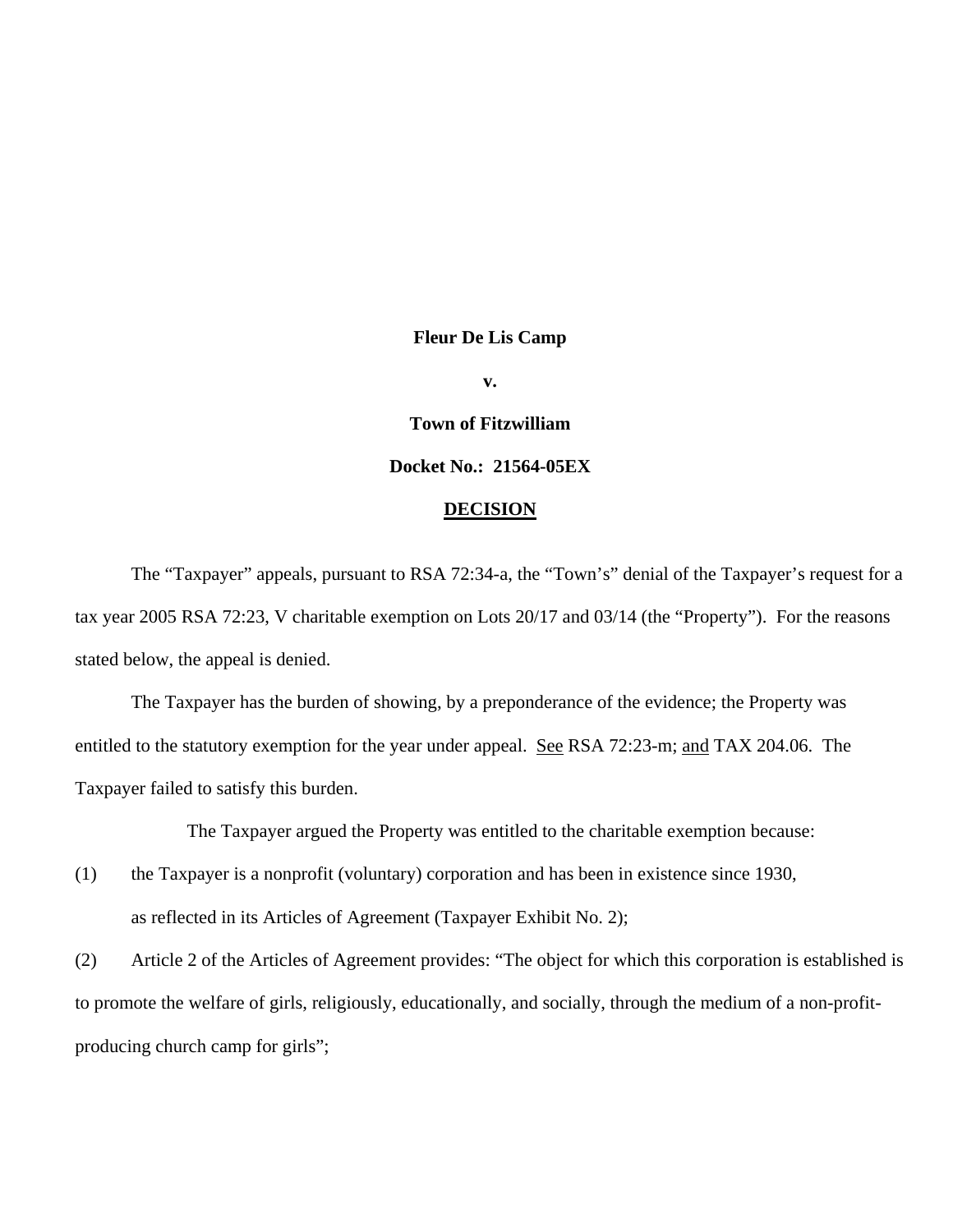Fleur De Lis Camp v. Fitzwilliam Docket No.: 21564-05ex.doc Page 2 of 23

(3) although originally affiliated with the Episcopal Church, the Taxpayer is not a religious organization and owns, uses and occupies the Property for the purpose of operating a summer camp for girls between the ages of 8 and 15 that is secular in its activities, not religious, and, as noted on the Taxpayer's website, the Property "provides a fun, safe, and nurturing camp experience for girls, relying on enduring traditions to instill lifetime values, integrity, loyalty and service" (Taxpayer Exhibit No. 4);

(4) the Taxpayer does not discriminate on the basis of race, religion or other factors and provides scholarship aid to girls who need financial assistance to attend the camp;

(5) the Taxpayer is quite frugal and careful in its financial affairs and has managed to conduct successful fund raising campaigns to fund repair and improvement of the Property, and this success accounts for the increases in its financial assets noted by the Town and the "net profit" calculated for accounting purposes only, but no portion of the assets or funds generated by the Taxpayer benefit any member; and

(6) the Taxpayer's purpose and activities meet the definition of charitable under RSA 72:23-l in tax year 2005 and the Property is entitled to an RSA 72:23, V tax exemption.

The Town argued the charitable exemption was properly denied because:

(1) the Taxpayer has paid taxes based on the Town's assessment for many years, but in tax year 2005 the Taxpayer applied for an abatement, a payment in lieu of taxes ("PILOT") and a charitable exemption apparently because its taxes increased sharply due to a Town-wide revaluation in that year;

(2) the Town denied the abatement, which the Taxpayer has not appealed, and denied the exemption application, making it unnecessary to consider the PILOT request;

(3) the Town is familiar with the Taxpayer's activities in operating the girls summer camp on the Property and, while these activities may be "laudable," they do not qualify the Property for a charitable exemption;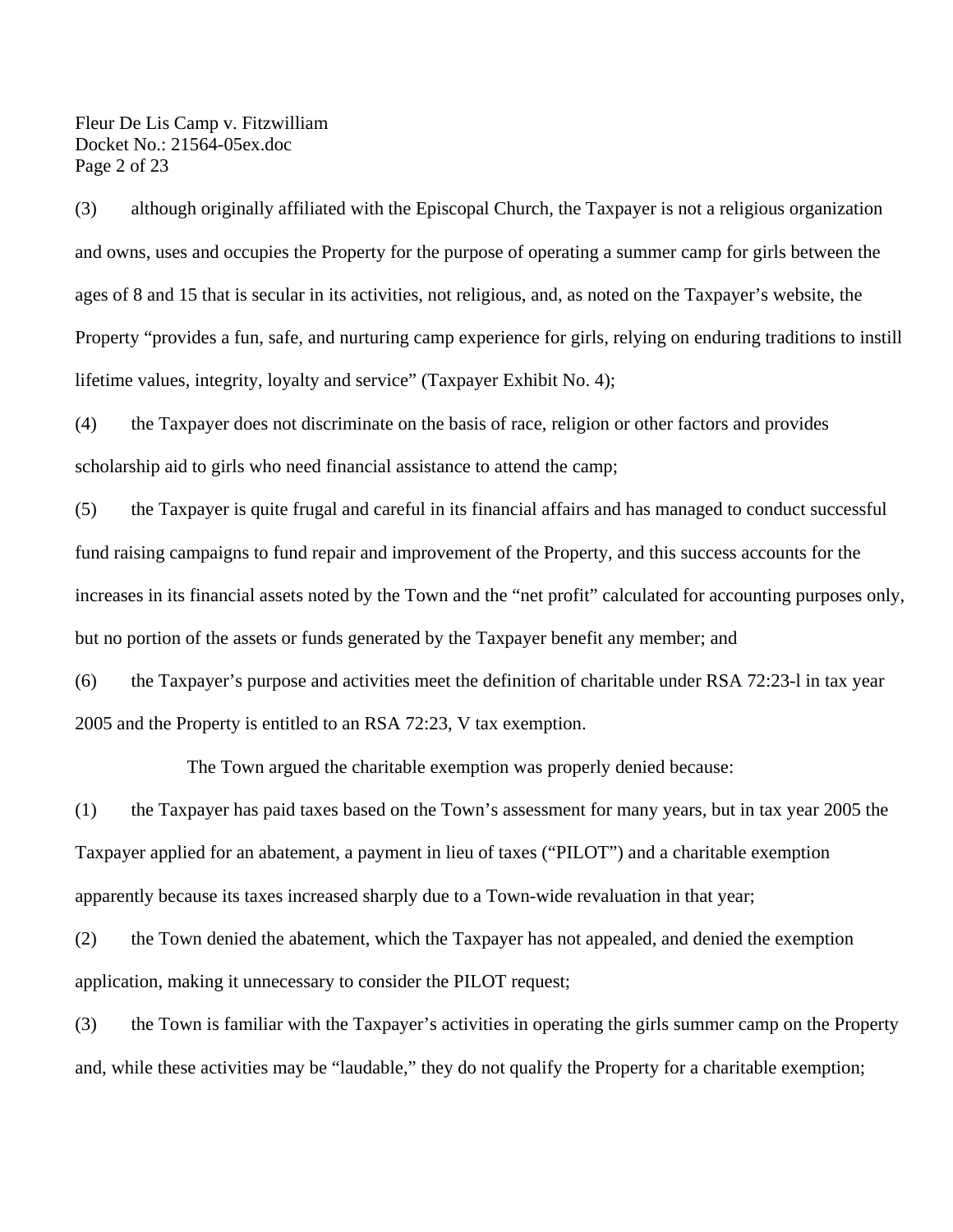Fleur De Lis Camp v. Fitzwilliam Docket No.: 21564-05ex.doc Page 3 of 23

(4) the purposes and activities of the Taxpayer are indistinguishable from summer camps who are not exempt from taxation, even if operated by nonprofit entities;

(5) the Taxpayer has raised tuition substantially over the years, generates a "net profit," has been accumulating assets in its money market and mutual fund accounts and provides only a modest amount of financial aid, all of which raise questions as to its charitable nature and entitlement to an exemption; and (6) the Taxpayer failed to meet its burden of proof.

#### **Board's Rulings**

 Based on the evidence presented and the applicable law, the board finds the Taxpayer failed to sustain its burden of proving the Town erred in denying it a charitable exemption in tax year 2005 and the appeal is therefore denied. The board's findings and rulings are detailed below. (See also Addendum A, which contains the board's specific responses to the parties' requests for findings of fact and rulings of law.)

The Taxpayer operates a residential summer camp for girls between the ages of 8 and 15. The camp's history dates back to at least 1930. Although having roots in the Episcopal Church, the summer camp is now secular. The Taxpayer seeks a charitable exemption for the Property based on RSA 72:23, V because it contends it meets the statutory definition of "charitable" contained in RSA 72:23-*l*. The parties appear to agree that simply being a nonprofit is not enough under this statutory definition: "The fact that an organization's activities are not conducted for profit shall not in itself be sufficient to render the organization 'charitable' . . . [and this definition] is not intended to abrogate the meaning of 'charitable' under the common law of New Hampshire." Id.

The Supreme Court has recently summarized the requirements reflected in these statutes in terms of a "four-factor test" which must be met in order to qualify for a charitable tax exemption. See ElderTrust of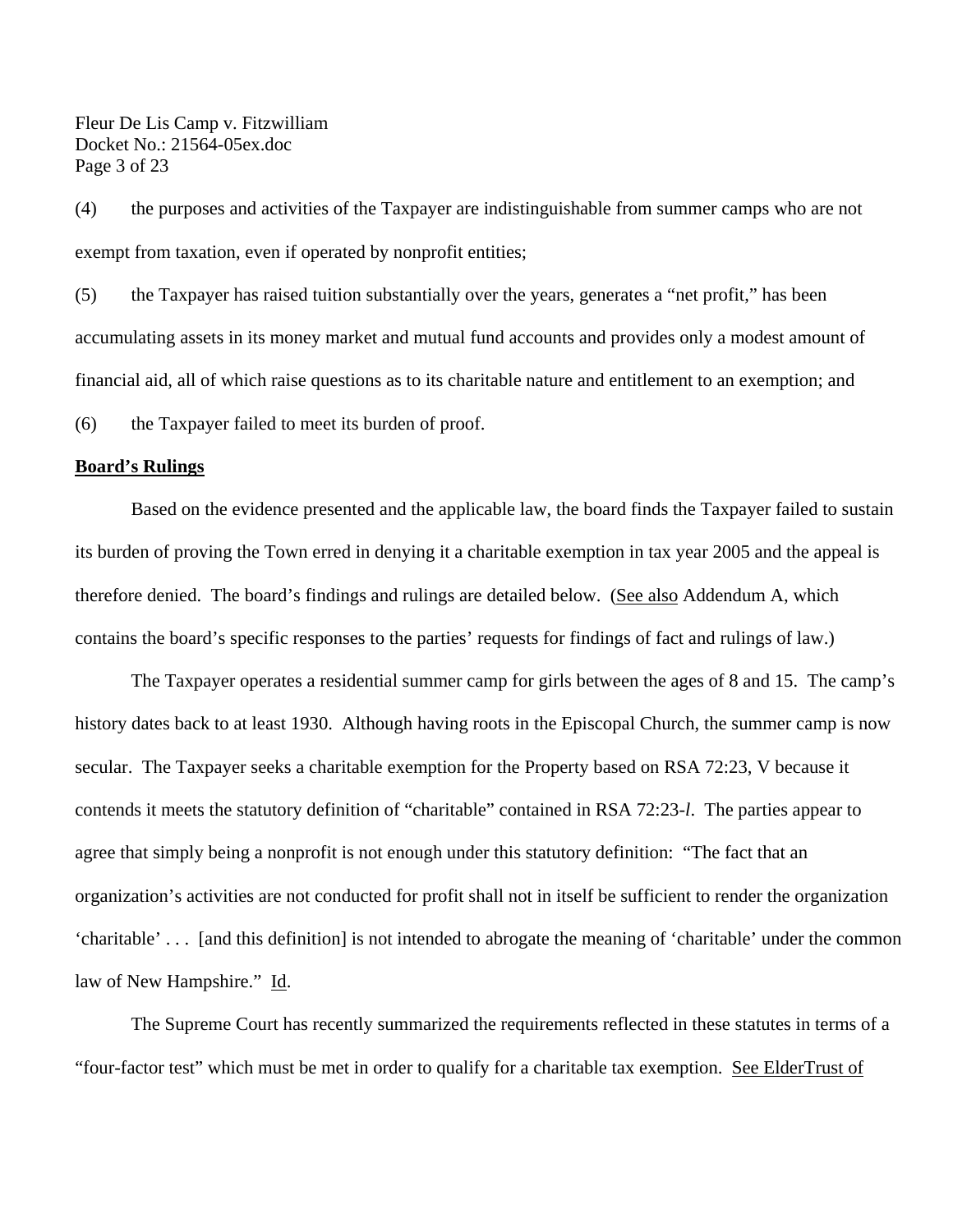Fleur De Lis Camp v. Fitzwilliam Docket No.: 21564-05ex.doc Page 4 of 23

Florida, Inc. v. Town of Epsom, \_\_ N.H. \_\_ (slip. op., January 18, 2007), a case both parties cite and rely

upon. As the Supreme Court stated:

We hold that the plain language of RSA 72:23, V and RSA 72:23-*l* requires the institution to satisfy each of the following four factors: namely, whether: (1) the institution or organization was established and is administered for a charitable purpose; (2) an obligation exists to perform the organization's stated purpose to the public rather than simply to members of the organization; (3) the land, in addition to being owned by the organization, is occupied by it and used directly for the stated charitable purposes; and (4) any of the organization's income or profits are used for any purpose other than the purpose for which the organization was established. . . . Although these four factors are anchored in the plain language of the statutes, they also have firm moorings in our case law. (Citations omitted.)

Id. at p. 4-5. The board has relatively little doubt that the Taxpayer occupies and uses the Property for its purpose and that its income is used for that purpose, the third and fourth factors noted in ElderTrust. The problem in this exemption appeal however, centers on the first and second factors (charitable purpose and obligation).

#### A. Charitable Purpose

 Notwithstanding the Taxpayer's arguments to the contrary, the board finds the Taxpayer failed to prove its operation of a summer camp fulfills a charitable purpose which is legally sufficient to qualify for an exemption. In the words of ElderTrust, the Taxpayer failed to prove it "was established and is administered for a charitable purpose." Id.

The camp information brochure notes: "Fleur de Lis Camp is for the girl who is looking for summer fun, lasting friendships, and confidence in her own ability." (Taxpayer Exhibit No. 9.) The Town argued this camp cannot be meaningfully distinguished from either profitable (commercial) camps or nonprofit camps who do not receive a tax exemption. As reflected in Taxpayer Exhibit Nos. 5 and 9, the activities on the Property, like most summer camps, are predominantly recreational in nature (swimming, sailing, boating,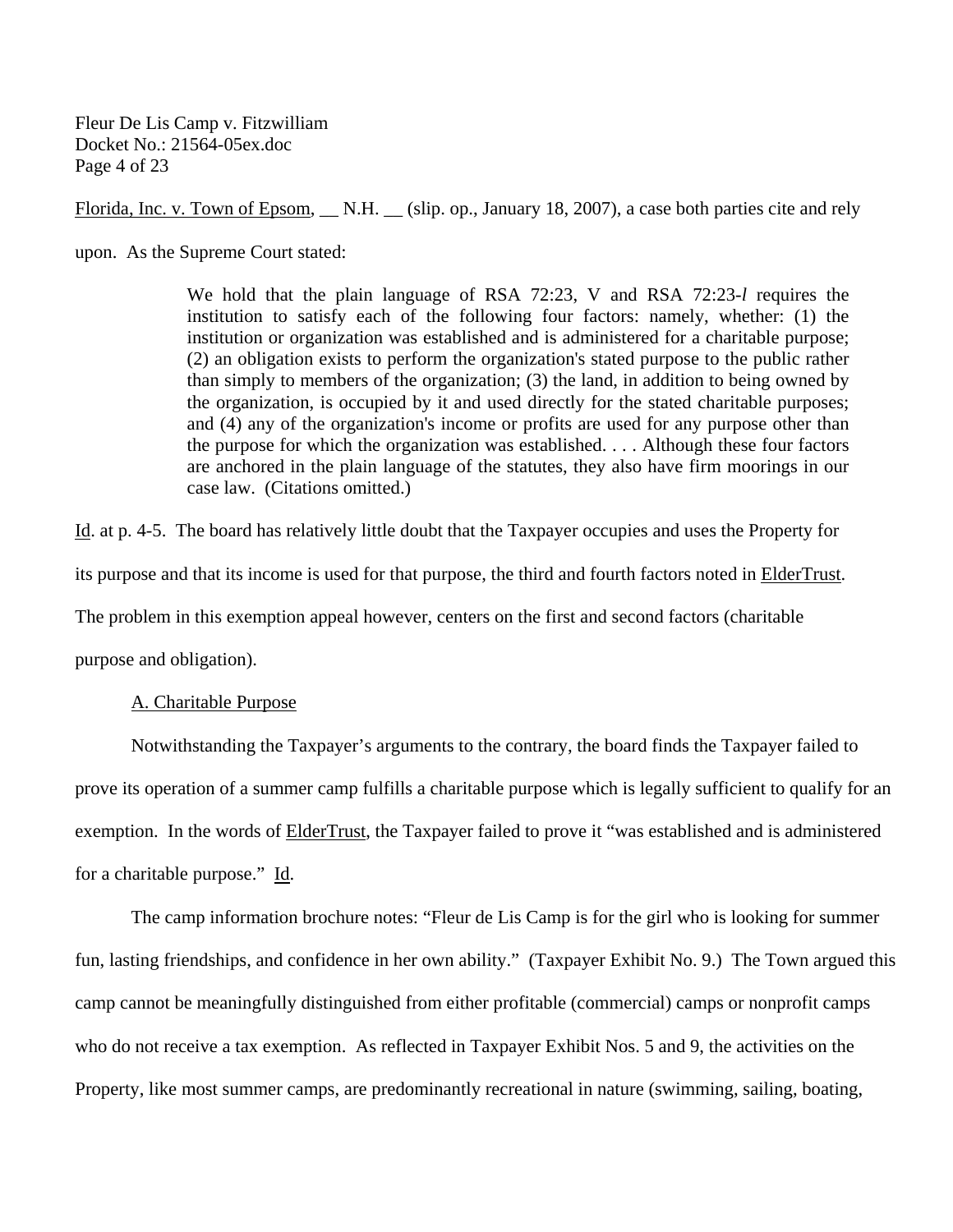Fleur De Lis Camp v. Fitzwilliam Docket No.: 21564-05ex.doc Page 5 of 23

canoeing, kayaking, surfing, windsurfing, diving, waterskiing, lifesaving, tennis, riflery, archery, field sports, a

"ropes course," horseback riding, arts and crafts, and theatre arts). While the "Mission Statement" on the

Taxpayer's website (Taxpayer Exhibit No. 4) does state "Fleur des Lis provides a fun, safe and nurturing camp

experience for girls, relying on enduring traditions to instill lifetime values of integrity, loyalty and service,"

this recitation, in and of itself, is not sufficient to establish a charitable purpose, since for profit and nonprofit

camps who are not exempt, also market and promote themselves to parents and the public with claims of

similar values fostered and developed by the summer camp experience.

In this respect, a distinction has been drawn in the charitable exemption case law between Boy Scout and Girl Scout camps, on the one hand, and other types of summer camps, even when operated as non-profit institutions. In Greater Lowell Girl Scout Council, Inc. v. Pelham, 100 N.H. 24, 26 (1955), decided under a prior statute, the Supreme Court upheld an exemption granted by the trial court, noting:

 As a general proposition non-profit institutions, societies and organizations promoting Boy Scout and Girl Scout programs and activities are charitable in nature and purpose. *Tillinghast v. Boy Scouts, 47 R.I. 406; Tharpe v. Central Georgia Council, B. S. A., 185 Ga. 810; . . .* They are considered charities since their primary objective is training young people for citizenship. 3 Scott, Trusts, *s.* 370.3. See *Charter Oak Council, B. S. A. v. New Hartford, 121 Conn. 466.* This conclusion is supported by the Restatement, Trusts, *s.* 370, *comment* f: 'A trust for the purpose of training boys or girls in citizenship, character and leadership is charitable. Thus, a trust to promote the purposes of such organizations as that of the Boy Scouts or Girl Scouts is charitable.' While the litigated cases are not numerous, they are quite uniform in holding that Boy Scout or Girl Scout organizations are charitable and therefore entitled to exemption from taxation as charities if they meet the other necessary tests prescribed by the local tax statute. Anno. *116 A. L. R. 378.* 

Boy Scout and Girl Scout programs promote "citizenship, character and leadership" through carefully articulated, structured and universally recognized programs of community and public service; these values are promoted and reinforced through established camping programs suffused with these values ("since their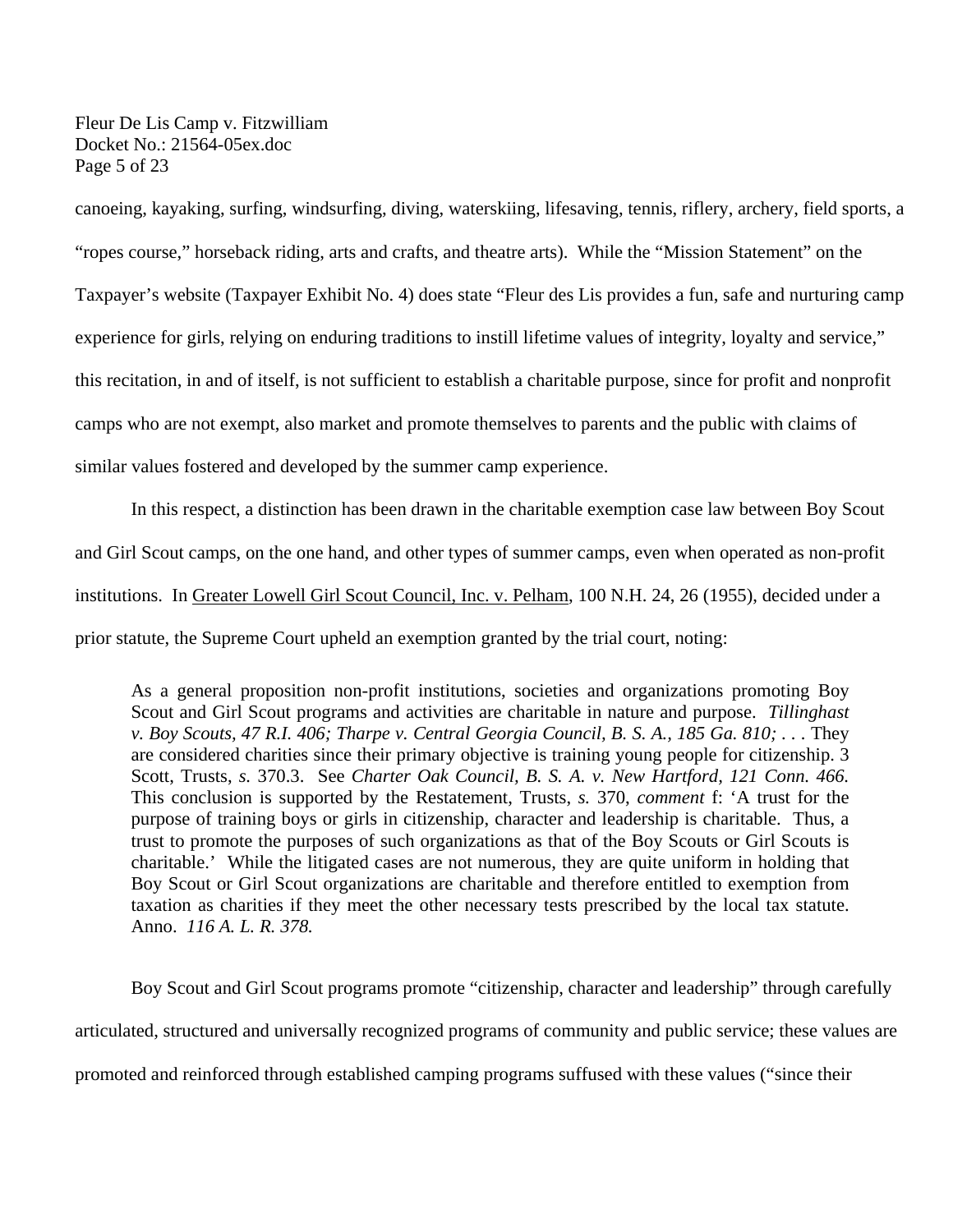Fleur De Lis Camp v. Fitzwilliam Docket No.: 21564-05ex.doc Page 6 of 23

primary objective is training young people for citizenship"). In comparison, the summer camp offered by the Taxpayer may be fun, socially enriching and provide a "home" atmosphere for some or all of the girls. The evidence, however, failed to demonstrate how it fulfills a charitable purpose which is equivalent or analogous to the paradigm or standard set by a Boy Scout or Girl Scout camp.

#### In John and Anna Newton Porter Foundation v. Town of Alton, BTLA Docket No. 19139-02EX

(January 16, 2004), the board denied a charitable exemption to a non-profit boys summer camp on similar grounds. In the appeal, the board noted "the ideals mentioned in the Taxpayer's documents ('character, leadership, resourcefulness and dependability') are very general in nature and can be said to be an inherent part of most, if not all, camping programs." Id. at p. 7 (See also fn. 1 infra). The same can be said of the Taxpayer's stated objectives posted on its website.

Although state statutes pertaining to charitable exemptions vary to some degree, a number of states have denied exemptions to summer camps comparable to the type involved here. See, e.g., Camping and Education Foundation v. State, 164 N.W.2d 369, 371, 373 (Minn. 1969) (exemption denied to nonprofit operating "supervised camp for boys to improve their health, develop good character, and provide them with outdoor recreation," even though "good purposes" of corporation were not in question); Circle Pines Center v. Orangeville Township, 302 N.W.2d 917 (Mich. 1980) (exemption denied to nonprofit organization operating summer camp programs); cf. Matanuska-Sustina Borough v. King's Lake Camp, 439 P.2d 441, 446 (Ala. 1968) (affirming trial court's finding that operation of summer camp entitled to exemption); all cited In the Porter Foundation decision. While cases from other jurisdictions may not be uniform, the board finds the better reasoned weight of authority supports the denial of a charitable exemption in these circumstances.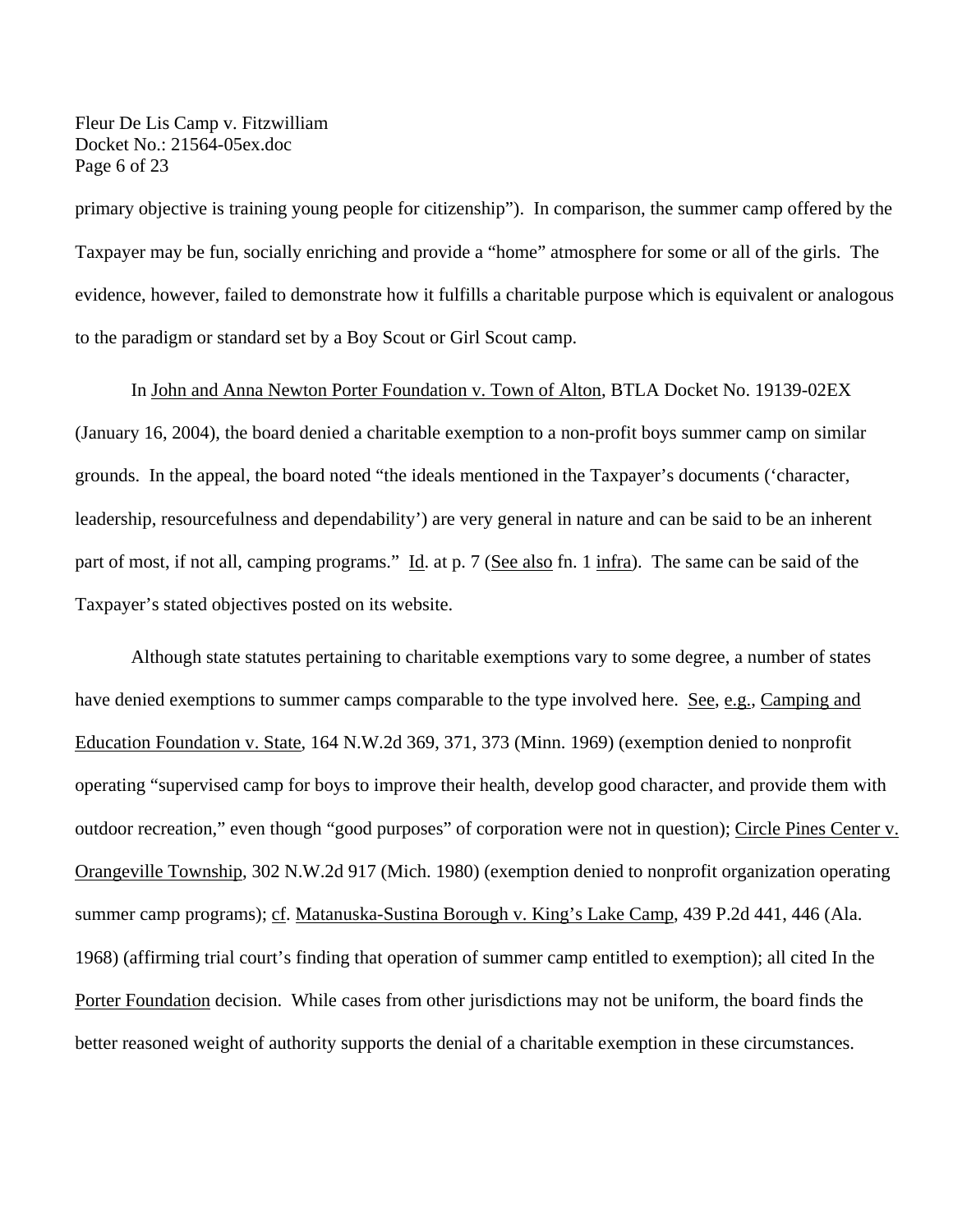Fleur De Lis Camp v. Fitzwilliam Docket No.: 21564-05ex.doc Page 7 of 23

Jane Lawson, the Taxpayer's President (since 2004) and former Treasurer, (from 1984 to 2004)

testified at some length regarding the summer camp and its activities and finances. On cross-examination, the

following questions were asked of Ms. Lawson by the Town's attorney and answered:

Q. . . . And if we look at the activities, would I be correct in understanding that these activities that your camp offers are typical of the kind of activities that a girl could experience at almost any New Hampshire camp. Is that right?

- A. I would expect so.
- Q. Whether profit or not for profit?
- A. I would expect so.
- Q. And there aren't any activities here that are peculiarly related to charitable activity?
- A. No.

Q. In other words, you don't have the girls doing things for the community, volunteering in the community to put on a food drive or solicit donations for some particular chartable organization, do you?

A. No, we do not.

(February 6, 2007 Hearing Transcript [submitted by the Taxpayer], p. 49.) On re-direct by the Taxpayer's

own attorney, Ms. Lawson responded to the same issue as follows:

Q. Last question, Miss Lawson. You were asked if Fleur de Lis, if other camps offer the same sort of programs as Fleur de Lis. Can you speak to what makes Fleur de Lis special from other summer camps offering the same sort of activities?

A. Certainly we are a traditional girls summer camp. . . . And one mother . . . said that these girls look really happy. . . . And I think that is what we are about. We are about a community. We are about a community of girls, young women, and helping them to learn to be a member of a community. . . . It is a place where girls can find themselves, be confident in themselves, and to grow and become independent, confident young women.

Id. at pp. 78 -79.

The board agrees with the Town's drawing of a distinction between otherwise "laudable" purposes of

providing a beneficial and rewarding summer camp experience to girls, id. at p. 112, as well as being a good

municipal 'citizen' by making some facilities available for Town activities (such as fire department evacuation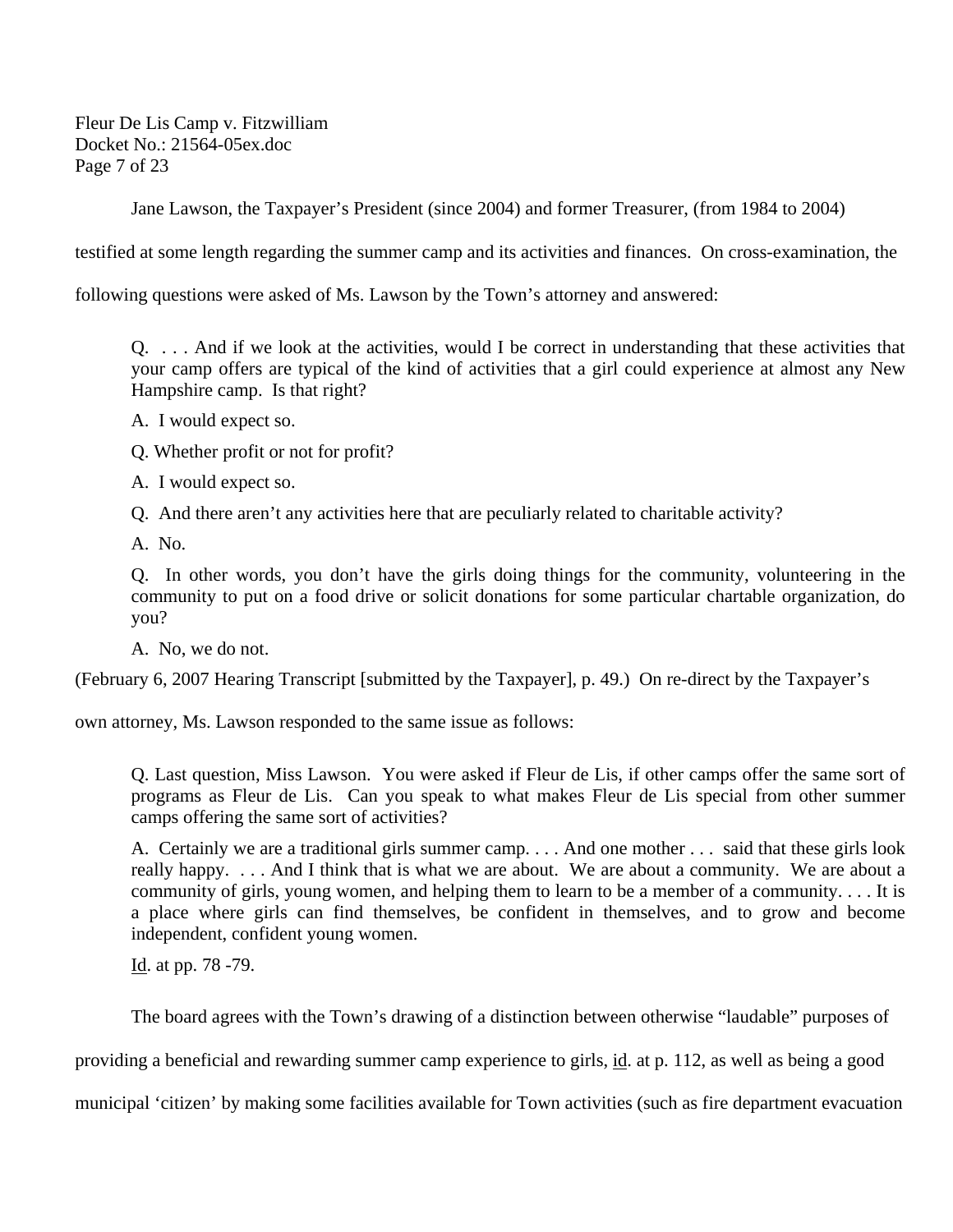Fleur De Lis Camp v. Fitzwilliam Docket No.: 21564-05ex.doc Page 8 of 23

1

drills, social events and awards ceremonies and possible, occasional public use of the playing field on the Property, id. at p. 28), on the one hand, and satisfying the charitable purpose factor necessary to qualify for a tax exemption.

 Because there is no "bright line" test, each exemption case must, in the final analysis, stand or fall on its own specific facts. Cf. Wolfeboro Camp School v. Town of Wolfeboro, 138 N.H. 496, 499 (1994) (educational exemption partially granted), citing New Canaan Academy v. Town of Canaan, 122 N.H. 134, 137 (1982) (educational exemption denied); see also Girl Scouts of Swiftwater Council v. Town of Antrim, BTLA Docket No. 21006-04EX (November 2, 2006) (full charitable exemption granted to Girl Scout summer camp on property with extensive acreage); and Camp Merrimac, LLC v. Town of Hopkinton, BTLA Docket No. 18289-99EX (April 5, 2002) (religious exemption granted for buildings and land at a summer camp devoted to the Greek Orthodox religion except for "additional undeveloped woodland" minimally used for this purpose).

The board finds, on balance, the "some service of public good or welfare" provision in the RSA 72:23-*l* statutory definition of charitable requires more than simply providing a fun summer camp experience, of acknowledged quality and success, on a 'first come, first serve[d]' basis and without discrimination, for girls who register for it. See Hearing Transcript, p. 29. This statutory provision is not "broad enough to encompass activity which may only have an incidental rather than a central charitable purpose."<sup>[1](#page-7-0)</sup>

<span id="page-7-0"></span><sup>1</sup> John and Anna Newton Porter Foundation, BTLA Docket No. 19139-02EX, February 27, 2004 Order [denying motion for rehearing and reconsideration] at p. 1: "While the experience of attending a summer camp could improve a boy's [or girl's] character and leadership skills, for example, this possibility is true of most, if not all, summer camps, whether they are conducted by a commercial or a nonprofit entity."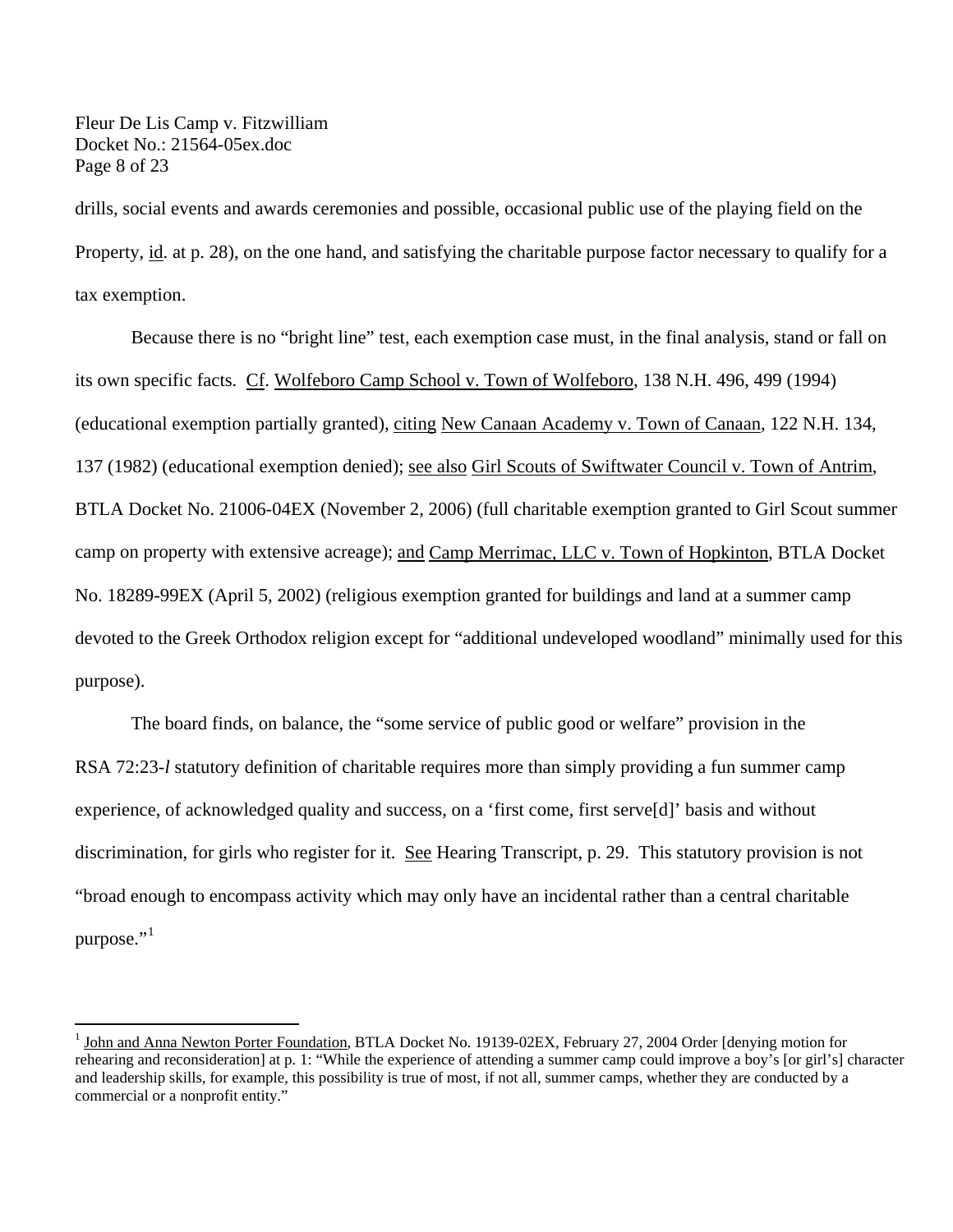Fleur De Lis Camp v. Fitzwilliam Docket No.: 21564-05ex.doc Page 9 of 23

1

The Taxpayer has been financially successful, both in meeting its year-to-year operating expense obligations and in increasing its financial endowment through fund raising activities aimed at improving and renovating the facilities, including the recent building of a new dining hall. (Contrary to the Town's arguments, however, the board does not find this success necessarily disqualifies the Taxpayer for an exemption; nor is it a critical factor in determining exemption eligibility because "while fund raising may not be 'inherently charitable', it is the life's blood of most charitable organizations". Cf. Appeals of Kiwanis Club of Hudson, Inc. 140 N.H. 92, 94 (1995)).

In support of its arguments for a charitable exemption, the Taxpayer indicated some scholarship aid is provided for girls who may not be able to pay the full fees for attending the summer camp.<sup>[2](#page-8-0)</sup> The evidence reflects, however, the amount provided is relatively modest: in 2005, for example, total financial aid (\$43,320) amounted to substantially less than one percent of the Taxpayer's total receipts (\$583,309). See Taxpayer Exhibit Nos. 6 and 7. The Taxpayer does not advertise its scholarship policy and makes its decisions to provide assistance on an "ad hoc" basis. See Hearing Transcript, p. 85. In addition, the decisions are left entirely with the camp director, with no formal guidelines or input from the Taxpayer's board. Id., pp. 85-86. The evidence further reflects a majority of the limited number of girls who received financial assistance (9 out of 17 girls in 2005) had a family member (such as a parent or grandparent) employed by the camp, id., pp. 67- 68, indicating that at least part of the motivation for the aid may have been employee recruitment/retention and/or providing an indirect form of compensation. In light of these facts, the relatively modest amount of scholarship aid provided by the Taxpayer is not persuasive on the question of whether it was established and is administered for a charitable purpose.

<span id="page-8-0"></span> $2^{2}$  See Municipality Exhibit No. E: the "tuition" charges for attending the summer camp in 2005 were \$1,575 for two weeks, \$2,450 for four weeks and \$4,300 for eight weeks; See also Town's Request for Findings of Fact No. 3.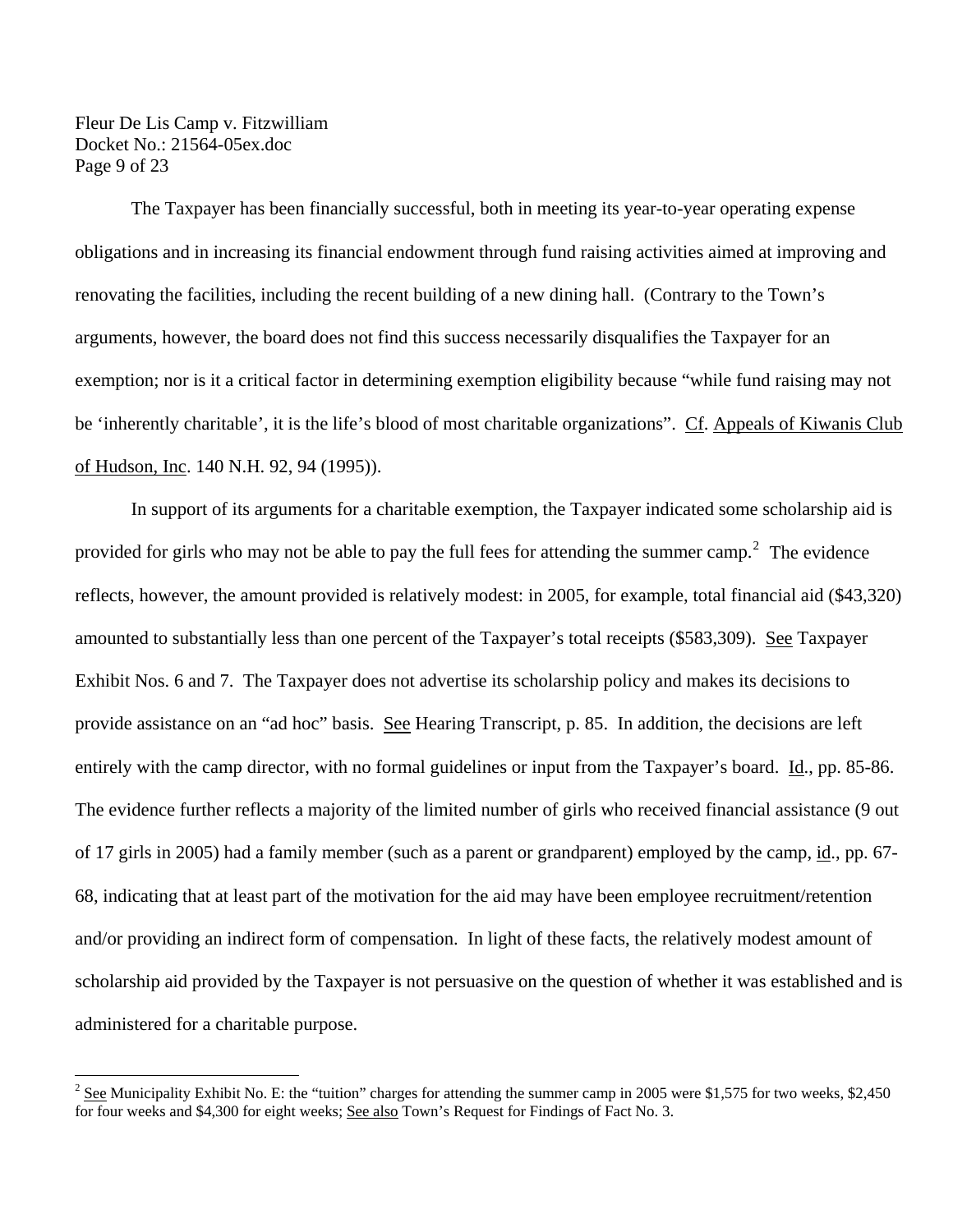Fleur De Lis Camp v. Fitzwilliam Docket No.: 21564-05ex.doc Page 10 of 23

#### B. Obligation

 Even if the Taxpayer could somehow, contrary to the board's findings, satisfy the first factor, substantial doubt also exists as to whether the Taxpayer is "obligated by its charter or otherwise" to fulfill a charitable purpose, another requirement contained in RSA 72:23-*l*. To begin with, the Taxpayer acknowledged it was no longer a "church camp," even though this is the purpose spelled out in Article 2 of its charter (the Articles of Agreement, Taxpayer Exhibit No. 2), which has not been amended. While this article further provides the Taxpayer's "object" is "to promote the welfare of girls, religiously, educationally, and socially," it is doubtful whether these goals amount to an enforceable charitable obligation if, for example, the Taxpayer chose to operate the camp entirely for 'fun,' with no arguable education or welfare component to its programs. Cf. Taxpayer Exhibit No. 3 (the first five pages of the Taxpayer's "Amended By-Laws"). The evidence indicates the camp has a loyal alumni following, which provides considerable financial support and is desirous of keeping things unchanged at the camp, <u>see</u> Hearing Transcript, pp. 14-15, but the board finds this does not amount to an enforceable obligation to fulfill a charitable purpose.

The Supreme Court has recently reaffirmed the obligation requirement must apply to "the public rather than simply to members of the organization." ElderTrust (quoted above at p. 4); see also Appeal of City of Franklin, 137 N.H. 622, 625 (1993) ("in order to qualify as a charitable institution, an obligation must exist to perform the organization's stated purpose to the public, rather than simply to the members of the organization.")

In Society of Cincinnati v. Exeter, 92 N.H. 348, 352-353 (1943), the court found the option to perform patriotic services was solely at the uncontrolled discretion of the society and was not enforceable by any public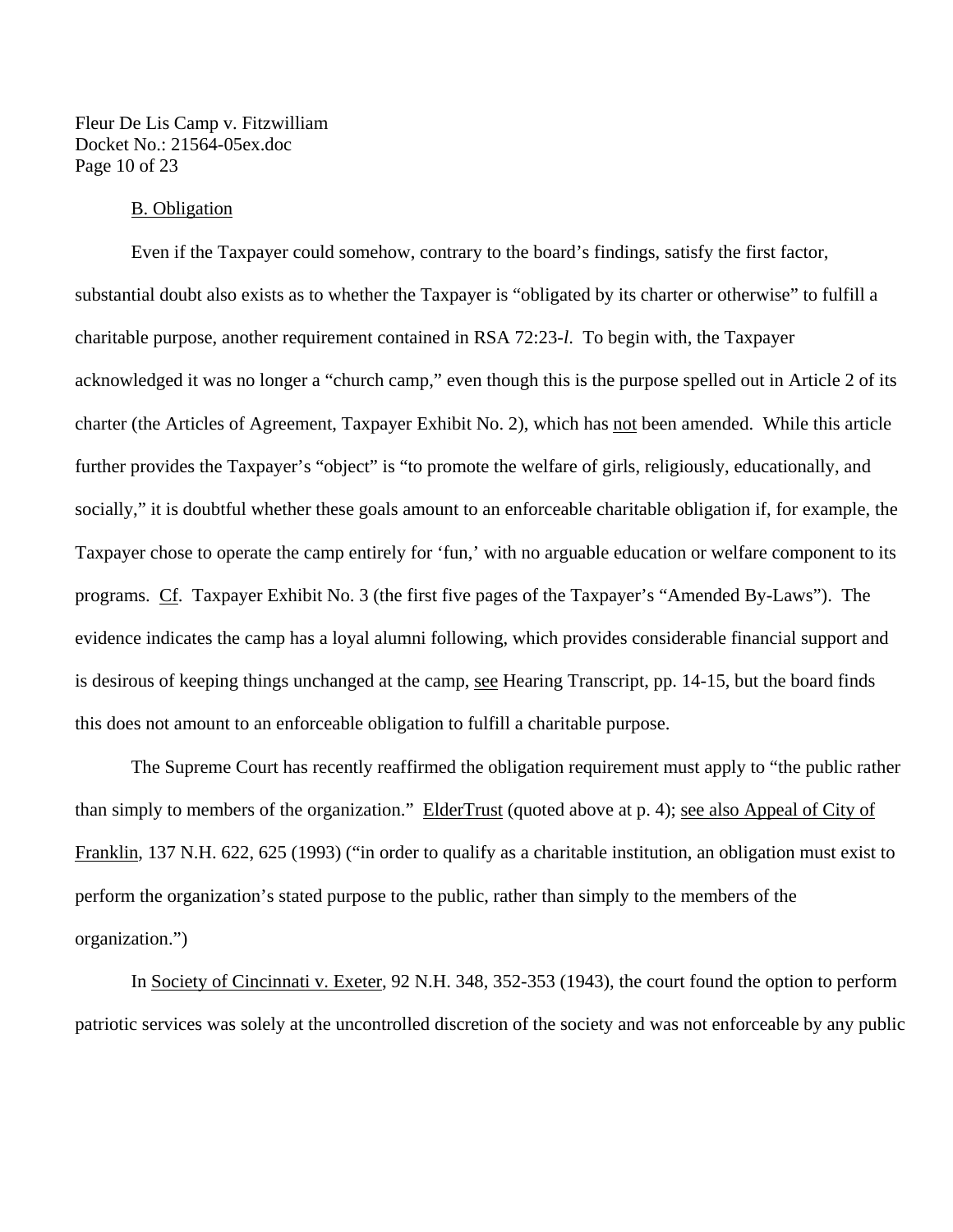Fleur De Lis Camp v. Fitzwilliam Docket No.: 21564-05ex.doc Page 11 of 23

entity and denied charitable tax exemption on this basis. In Nature Conservancy v. Nelson, 107 N.H. 316, 317 (1966), the court stated,

The public service which plaintiff is to render must be obligatory so as to enable the Attorney General or other public officer to enforce this right against it if the service is not performed. It follows that if the public benefit is limited to that which the plaintiff sees fit to provide at its option or in its uncontrolled discretion, the requirements of RSA 72:23, V are not satisfied.

It is quite unclear and uncertain, to say the least, how, if at all, the Attorney General or another officer acting

on behalf of the public could enforce an obligation to fulfill a charitable purpose on the Taxpayer based on its

present charter (Articles of Agreement), Amended By-Laws or manner of operation.

#### C. Conclusion

For all of these reasons, the board finds the Taxpayer failed to meet its burden of proving the Property, operated as a "traditional girl's summer camp," was entitled to an RSA 72:23, V charitable tax exemption for tax year 2005. The appeal is therefore denied.

 A motion for rehearing, reconsideration or clarification (collectively "rehearing motion") of this decision must be filed within thirty (30) days of the clerk's date below, not the date this decision is received. RSA 541:3; TAX 201.37. The rehearing motion must state with specificity all of the reasons supporting the request. RSA 541:4; TAX 201.37(b). A rehearing motion is granted only if the moving party establishes: 1) the decision needs clarification; or 2) based on the evidence and arguments submitted to the board, the board's decision was erroneous in fact or in law. Thus, new evidence and new arguments are only allowed in very limited circumstances as stated in board rule TAX 201.37(f). Filing a rehearing motion is a prerequisite for appealing to the Supreme Court, and the grounds on appeal are limited to those stated in the rehearing motion. RSA 541:6. Generally, if the board denies the rehearing motion, an appeal to the Supreme Court must be filed within thirty (30) days of the date on the board's denial.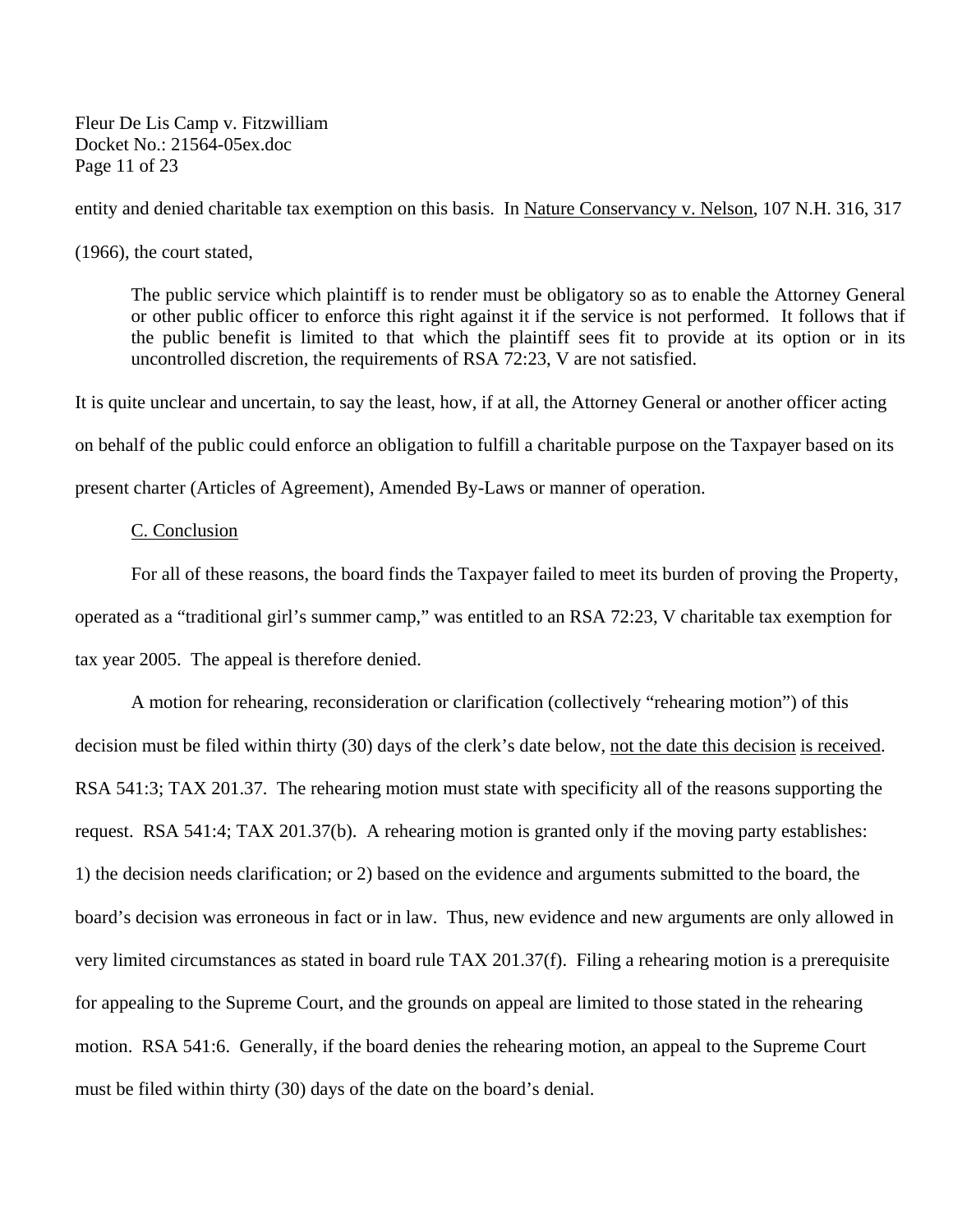Fleur De Lis Camp v. Fitzwilliam Docket No.: 21564-05ex.doc Page 12 of 23

SO ORDERED.

 $\overline{\phantom{a}}$  , which is a set of the contract of the contract of the contract of the contract of the contract of the contract of the contract of the contract of the contract of the contract of the contract of the contract

BOARD OF TAX AND LAND APPEALS

\_\_\_\_\_\_\_\_\_\_\_\_\_\_\_\_\_\_\_\_\_\_\_\_\_\_\_\_\_\_\_\_\_\_

\_\_\_\_\_\_\_\_\_\_\_\_\_\_\_\_\_\_\_\_\_\_\_\_\_\_\_\_\_\_\_\_\_\_

Paul B. Franklin, Chairman

Douglas S. Ricard, Member

Albert F. Shamash, Esq., Member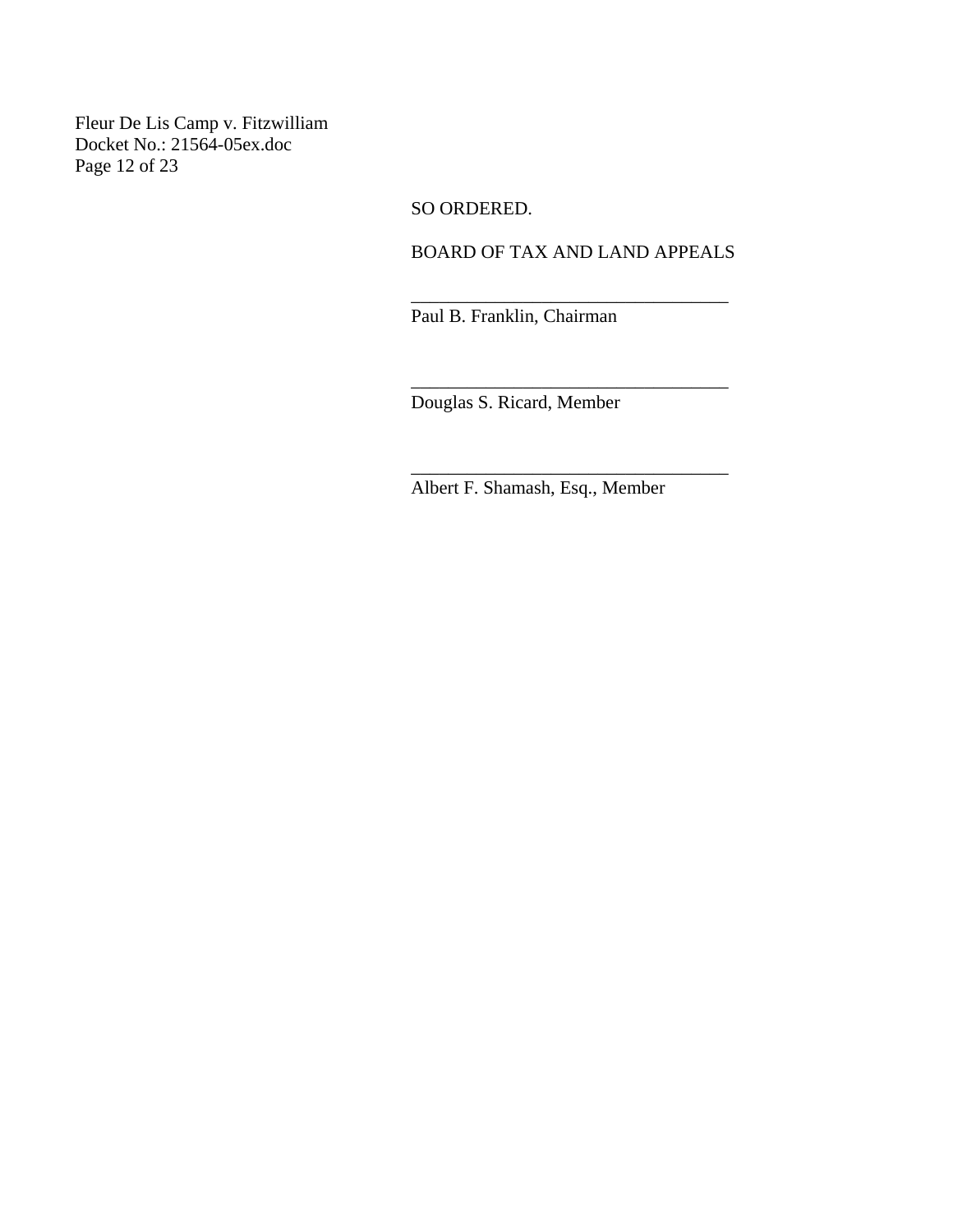Fleur De Lis Camp v. Fitzwilliam Docket No.: 21564-05ex.doc Page 13 of 23

# **Addendum A**

Responses to Requests for Findings of Fact and Rulings of Law

#### Docket No. 21564-05EX

 The "Requests" received from the Taxpayer and the Town are replicated below, in the form submitted and without any typographical corrections or other changes. The board's responses are in bold face. With respect to the Requests, "neither granted nor denied" generally means one of the following:

a. the Request contained multiple requests for which a consistent response could not be given;

b. the Request contained words, especially adjectives or adverbs, that made the request so broad or specific that the request could not be granted or denied;

c. the Request contained matters not in evidence or not sufficiently supported to grant or deny;

- d. the Request was irrelevant; or
- e. the Request is specifically addressed in the Decision.

The board notes that TAX 201.36 (c) limits each party to 25 requests, unless prior leave to file additional requests is granted. The Taxpayer exceeded this number without obtaining prior leave. Therefore, the board will only respond to the first 25 of its requests here, but has made all relevant findings in the Decision, even if not included in the requests.

#### Taxpayer's Requests for Findings of Fact and Rulings of Law

1. Fleur de Lis Camp (the "Camp") appeals the Town of Fitzwilliam Board of Selectmen's decision to deny its request for tax exempt status, for failing to meet the definition of "charitable" under New Hampshire RSA 72:23-l.

#### **Granted.**

2. The Camp is located at 120 Howeville Road, Fitzwilliam, NH 03447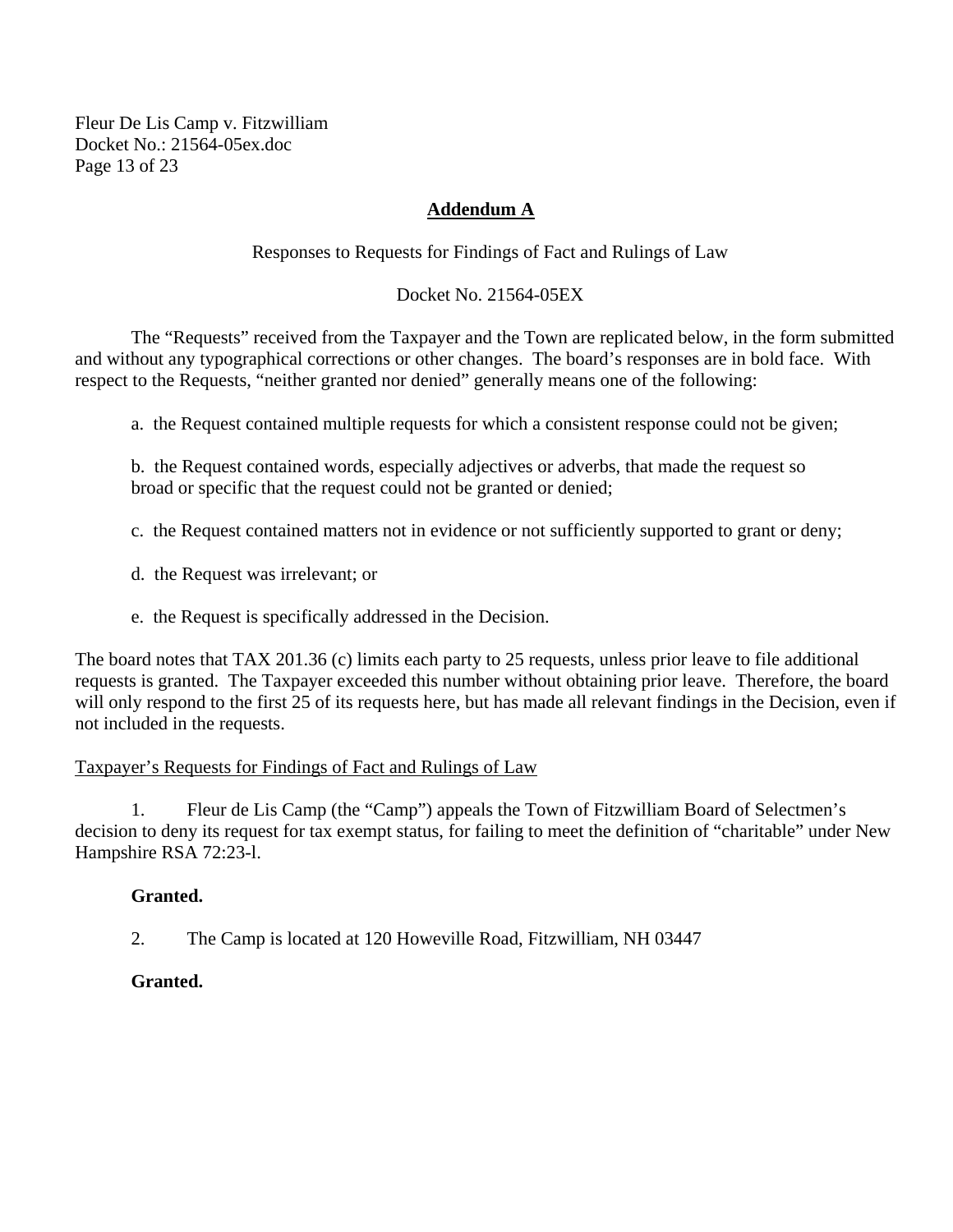Fleur De Lis Camp v. Fitzwilliam Docket No.: 21564-05ex.doc Page 14 of 23

3. The Camp is a non-profit corporation, properly organized under the laws of New Hampshire, as evidenced by the Articles of Agreement on file with the State. The Camp has Section 501 (c) (3) status under the Internal Revenue Code.

# **Granted.**

4. The stated purpose of the Camp, located in Article 1 of its Articles of Agreement, is to "promote the welfare of girls, religiously, educationally, and socially, through the medium of a non-profitproducing church camp for girls."

# **Granted, except to note this provision is located in Article 2, not Article 1.**

5. The Camp's Mission Statement is to provide "a fun, safe and nurturing camp experience for girls, relying on enduring traditions to instill lifetime values of integrity, loyalty and service," as expressed on its website, [www.fleurdeliscamp.org.](http://www.fleurdeliscamp.org/)

# **Granted.**

6. Consistent with its stated purpose and mission, the Camp offers summer sessions of various lengths to girls ranging in age from 8-15, where campers may select from a wide variety of activities, including land and water sports and creative arts. Campers also engage in frequent team-building activities, all designed to encourage the spiritual, physical, intellectual and social development of the campers.

# **Neither Granted nor Denied.**

7. The girls who attend the Camp are residents of New Hampshire as well as other states, and the benefits of participation are not limited to officers or members of the corporation; any girl within the age restrictions is free to enroll in the Camp.

# **Granted.**

8. Under N.H. RSA § 72:23-l, "charitable organization" means a corporation, society or organization established and administered for the purpose of performing, and obligated, by its charter or otherwise, to perform some service of public good or welfare advancing the spiritual, physical, intellectual, social or economic wellbeing of the general public or a substantial and indefinite segment of the general public that includes residents of the state of New Hampshire, with no pecuniary profit or benefit to its officers or members, or any restrictions which confine its benefits or services to such officers or members, or those of any related organization.

Thus, the statute requires an organization to meet a three-prong test to be considered charitable. First, it must have a **purpose** to perform "some service of public good or welfare advancing the spiritual, physical,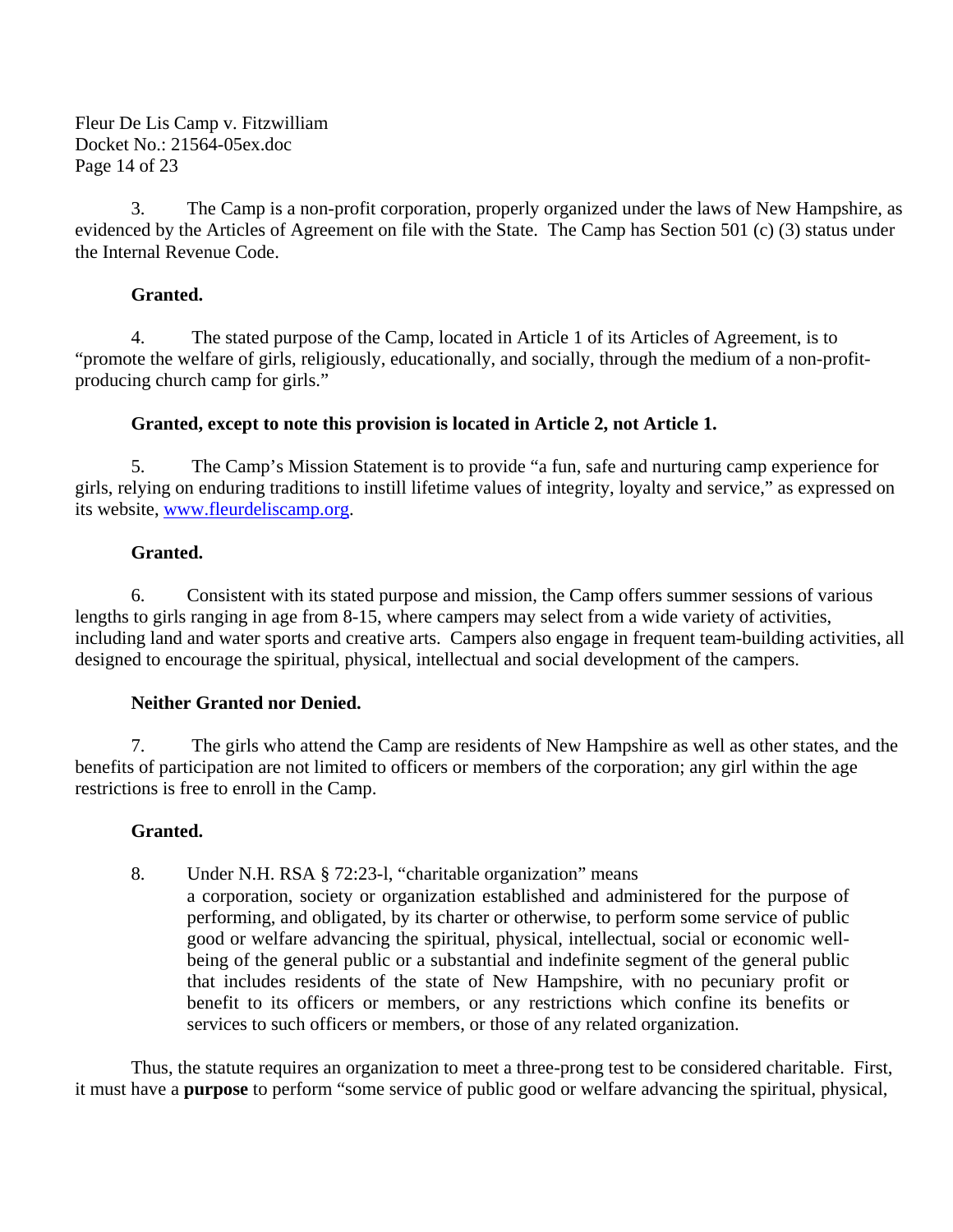Fleur De Lis Camp v. Fitzwilliam Docket No.: 21564-05ex.doc Page 15 of 23

intellectual, social or economic well-being of the general public." Second, it must be **obligated** to perform those services. Third, it must **serve the general public** or a "substantial and indefinite segment of the general public that includes residents of the state of New Hampshire." If each of these elements is met, an organization satisfies the definition of "charitable."

# **Neither Granted nor Denied.**

# **Purpose**

9. In Housing Partnership v. Town of Rollinsford, 141 N.H. 239, 240-241 (1996), the Town appealed the Superior Court's order that a low-income housing complex warranted charitable status, arguing, *inter alia*, that the organization's stated purpose was too indefinite to satisfy the statute. The Court upheld the charitable status after determining that the organization's purposes were "sufficiently objective so as to be enforceable," based on the language in its articles of incorporation and by-laws. Id. at 241 (where the stated purpose was to "facilitate the development of and preservation of decent, safe, and affordable housing for low and moderate income persons").

# **Neither Granted nor Denied.**

10. The Camp's stated purpose, to promote the welfare of girls, religiously, educationally, and socially, is similar to the charitable purpose in Housing Partnership. Both carve out a broad segment of the general public and implement programs to benefit those groups.

# **Neither Granted nor Denied.**

11. Other activities of the Camp that reflect upon it having a charitable purpose include its mission statement and the Camp's consistent fulfillment of its purposes stated in its Articles of Agreement and mission statement.

# **Neither Granted nor Denied.**

12. Other activities of the Camp that reflect upon it having a charitable purpose include that the Camp operates its financial affairs consistent with its charitable purposes. These include its budget process, treatment of salaries, charitable contributions from donors, provision of an endowment fund, and provision of financial assistance and scholarships to campers.

# **Neither Granted nor Denied.**

13. The Camp performs no for-profit style activities and voluntarily offers access to the Camp to the Town of Fitzwilliam.

# **Denied.**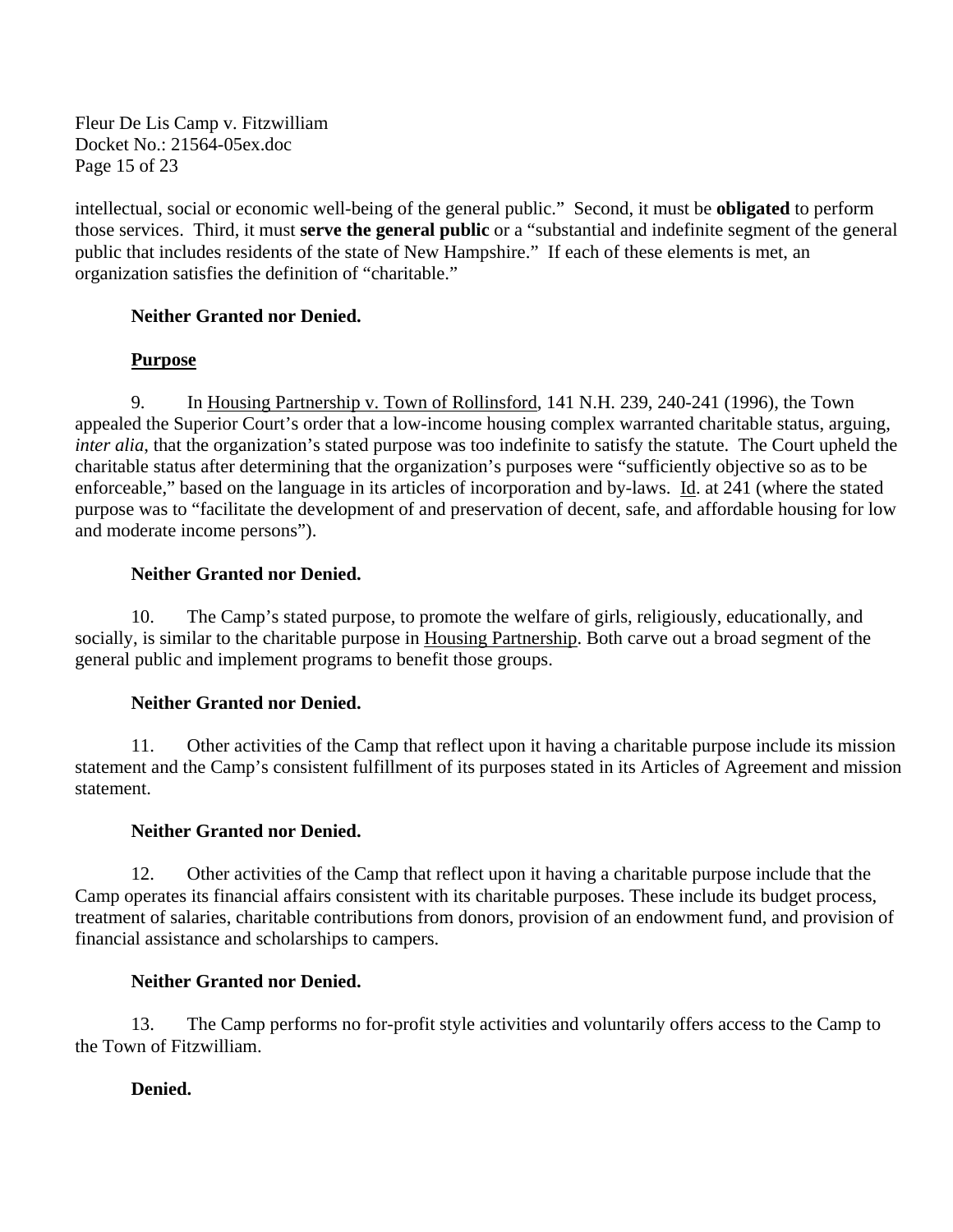Fleur De Lis Camp v. Fitzwilliam Docket No.: 21564-05ex.doc Page 16 of 23

14. The Camp satisfies the first prong of the definition of "charitable."

# **Denied.**

# **Obligation**

15. In Appeal of the City of Franklin, the City argued the nursing home at issue did not qualify for tax-exempt status because its services were not obligatory, as required by the statute. 137 N.H. 622, 622 (1993). The Court explained for an organization to qualify as "charitable," it must have an obligation to perform its stated purpose for the public and not merely for members of the organization. Id. at 625 (citing Society of Cincinnati v. Exeter, 92 N.H. 348, 352 (1943)). Furthermore, if the public benefit is limited to whatever the organization "sees fit to provide at its option or in its uncontrolled discretion," rather than being an enforceable obligation, the organization will not satisfy the definition of "charitable." Id. A narrowly focused charitable purpose in its articles of agreement "places a significant and enforceable limitation on ...operation" of a non-profit for the purposes of determining that the public service is "obligatory". ElderTrust of Florida, Inc. v. Town of Epsom \_\_N.H.\_\_, January 18, 2007, quoting Franklin, p. 6. Because the ElderTrust facility had, since its incorporation and consistent with its charter, dedicated itself to the sole purpose of caring for the elderly, the Court determined that the facility had established its obligation to provide those services and was properly classified as "charitable" under the statute. Id. at 626.

# **Neither Granted nor Denied.**

16. The Camp's purpose of promoting the welfare of girls, religiously, educationally, and socially, is likewise obligatory within the meaning of the statute and as described in City of Franklin, because Article 1 of the Articles of Agreement is narrowly focused on the public service to be provided, which demonstrates that the Camp is bound to perform such services for the public good. Furthermore, there are no policies or practices that give the Camp any such discretion and the chairperson believes the Camp is fully obligated to perform those services as it consistently has since its incorporation in 1930.

# **Denied.**

17. The Court in ElderTrust of Florida, Inc. v. Town of Epsom \_N.H. \_\_, January 18, 2007 stated, "'An organization does not necessarily have to serve the poor or the needy in order to qualify for the charitable exemption.'… We find this reasoning persuasive and thus reject the Town's argument that ElderTrust's articles of incorporation could not create an enforceable charitable obligation unless they specified a particular income level for residents of or applicants to the facilities."

# **Granted.**

18. The Camp satisfies prong two of the definition of "charitable."

# **Neither granted nor denied.**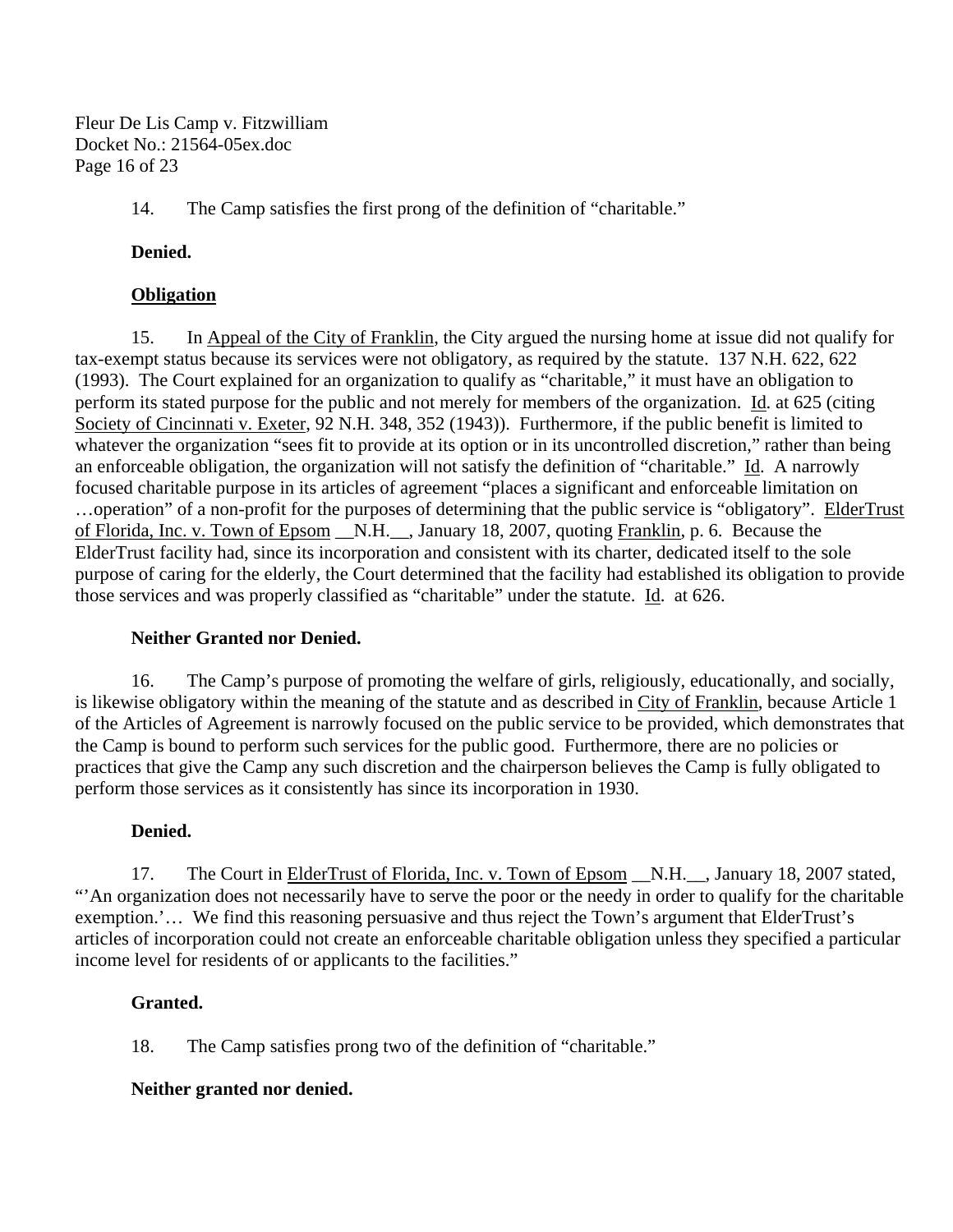Fleur De Lis Camp v. Fitzwilliam Docket No.: 21564-05ex.doc Page 17 of 23

#### **Benefits the Public**

19. The Court discussed the final element of the "charitable organization" definition in Society of Cincinnati v. Exeter, where it held an organization whose benefits are confined to its members is not "charitable" under the statute. 92 N.H. 348, 352 (1943). In Society of Cincinnati, the organization's purpose was generally to foster and maintain patriotism in the public mind; however, the Court could find nothing in its charter obligating the organization to focus its services on anyone other than its own members. Id. at 352- 353. It was the members' responsibility to determine whether and to what extent those services and benefits would be conferred on the public at all. Id. at 353.

Furthermore, membership opportunity was not offered to the public, but was instead limited to "accident of ancestry," based familial military ties. Id. The Court determined that this limitation did not qualify for charitable status, noting that while the "indefinite beneficiaries of a public charity may be within a limited class or group," a segment of the public "so segregated and so specialized that the benefits to its members are essentially private in nature" will not meet the third prong of the test. Id. at 356. The members were actually a private group, constituting "no defined section of the public," which does not satisfy the third prong of the test. Id. at 356.

#### **Neither Granted nor Denied.**

20. The Court also examined the "benefits to the public" prong in East Coast Conference of the Evangelical Church of America, Inc. v. Town of Swanzey, where the plaintiff Church appealed the Superior Court's ruling that certain sections of its property did not qualify for the charitable organization exemption. 146 N.H. 658, 659 (2001). There, the Court held because the Church did not offer use of its property and facilities to "an indefinite number of the public," the property was not tax exempt. Id. at 662. The Court reasoned that for an organization to be considered charitable, it must prove "the general public, or a substantial portion of it, [are] the beneficiaries of [its] uses." Id. While the entire public need not be able to receive the organization's benefits, a significant number of the public should for the charitable organization tax exemption to apply.  $\underline{\text{Id}}$ .

#### **Neither Granted nor Denied.**

21. The Church failed to satisfy its burden of proving this element of the "charitable organization" definition in RSA § 72:23-l because its facilities and programs were directed at a specific religion, and the benefits were not offered to a broad enough segment of the public.

#### **Neither Granted nor Denied.**

22. To meet the benefits test "the general public, or a substantial portion of it, [are] the beneficiaries of [its] use." Nature Conservancy v. Nelson, 107 N.H. 316, 319.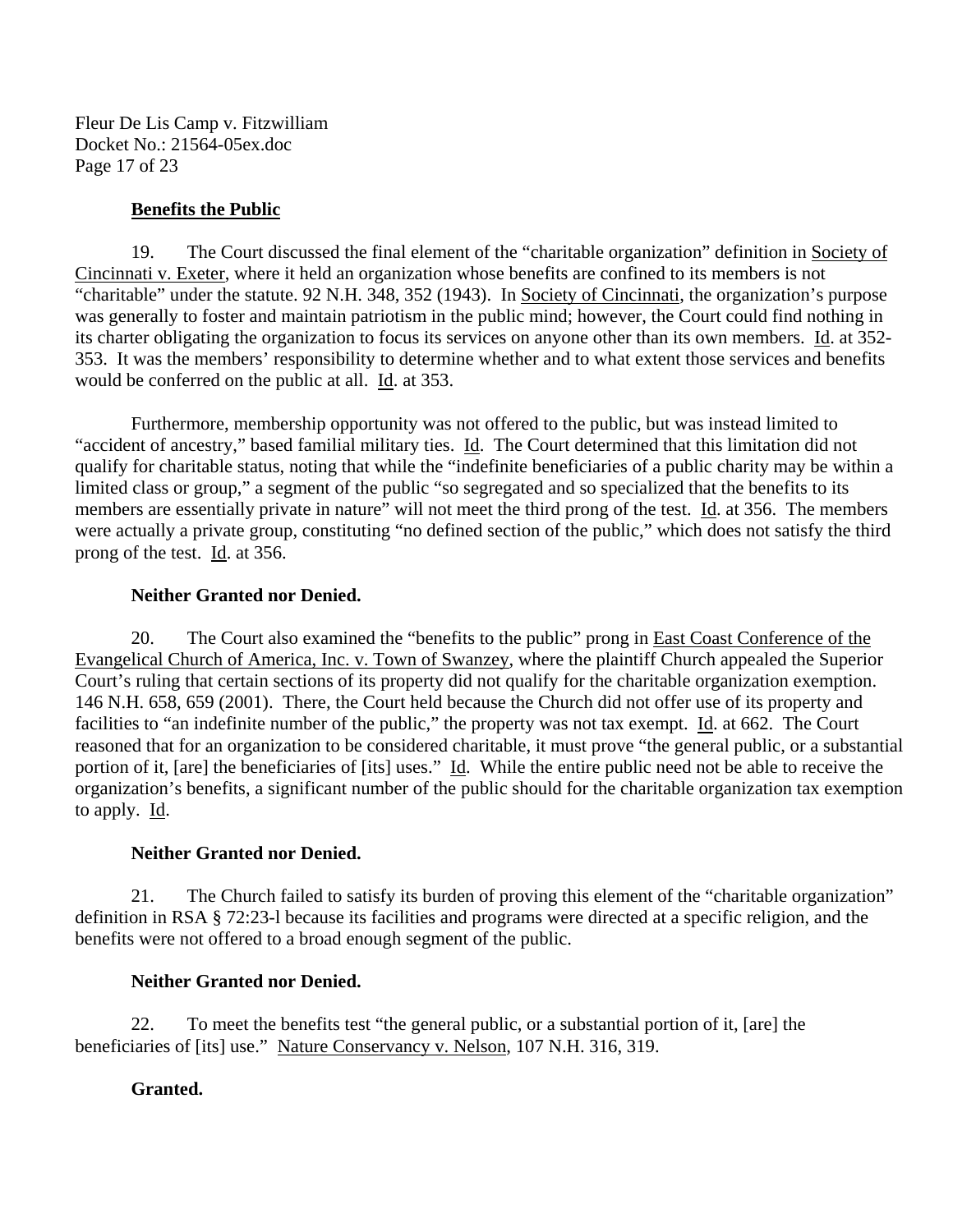Fleur De Lis Camp v. Fitzwilliam Docket No.: 21564-05ex.doc Page 18 of 23

23. "The test of the public character of a charitable institution is not that all of the public is admitted to its benefits, but that an indefinite number of the public are so admitted, that its benefits are not restricted to its corporate members." Sisters of Mercy v. Hooksett, 93 N.H. 301.

# **Granted.**

24. In contrast to both Society of Cincinnati and East Coast Conference and consistent with Nature Conservancy and Sisters of Mercy, the Camp does not restrict its benefits to members of a particular group, but instead offers its programs and facilities to all girls between the ages of 8 and 15, regardless of characteristics such as race, religion, or nationality. There are no limitations on which girls within this broad group are eligible to receive the benefits of the camp.

# **Granted.**

25. Girls between the ages of 8 and 15 constitute a substantial and clearly defined section of the public, as required by Society of Cincinnati and East Coast Conference. Therefore, the Camp satisfies the third and final prong of the analysis.

# **Neither granted nor denied.**

Town's Requests for Findings of Fact

1. Petitioner owns and operates a summer camp for girls, ages 8-15.

# **Granted.**

2. Petitioner operates the camp for eight weeks each year during June, July and August.

# **Granted.**

3. In 2005, Petitioner's registration rates were: two weeks - \$1,575; four weeks - \$2,450; and eight weeks - \$4,300.

- a. The two week rate represents a 16.7% increase over the two week rate in 2002.
- b. The four week rate represents a 16.9% increase over the four week rate in 2002.
- c. The eight week rate represents a 17.8% increase over the eight week rate in 2002.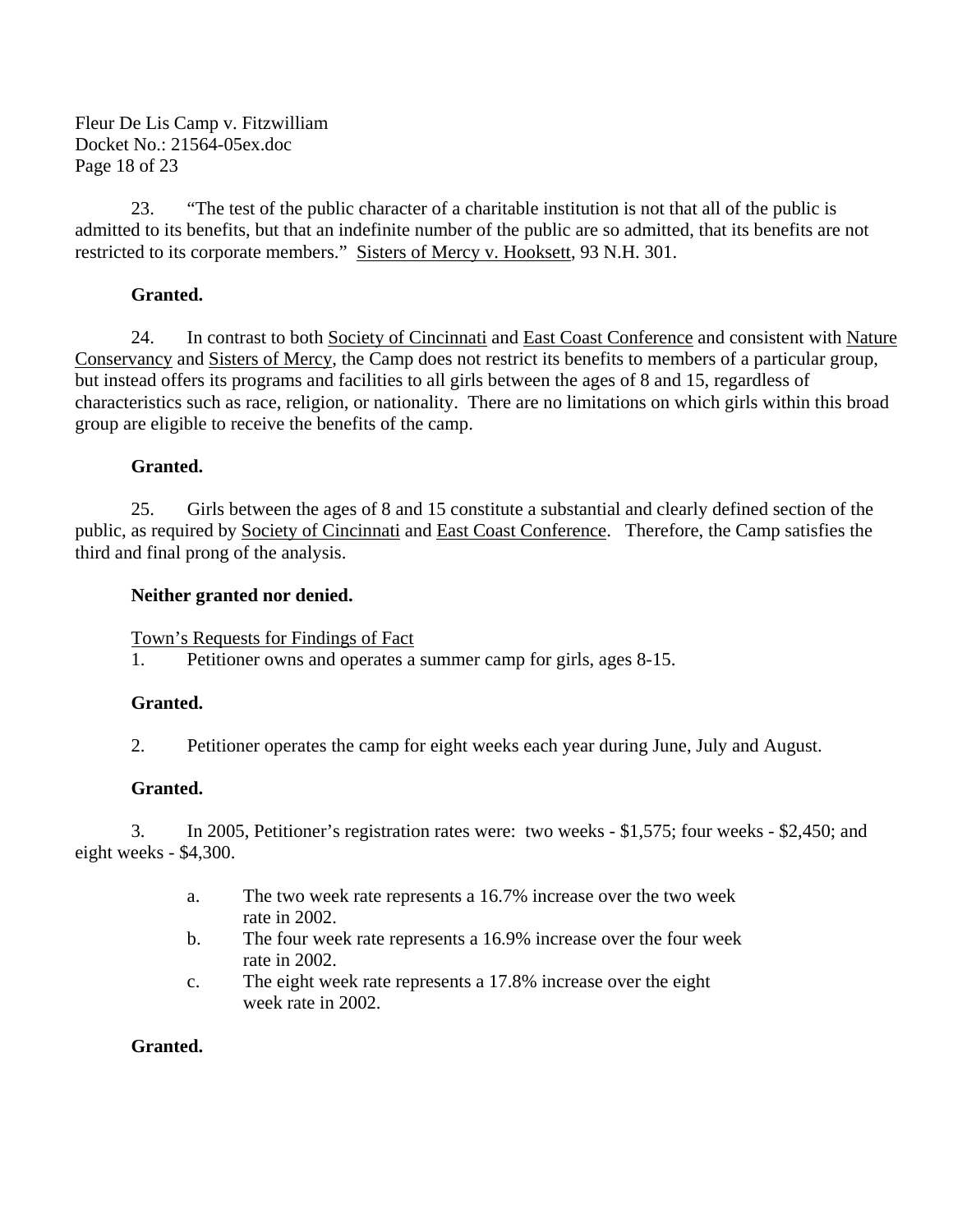Fleur De Lis Camp v. Fitzwilliam Docket No.: 21564-05ex.doc Page 19 of 23

4. In 2005, ten percent (10%) of the campers (18 of 185 campers) were residents of New Hampshire. The campers from New Hampshire in 2002-2004 and 2006 follow: 2002 – 9% (20 of 223 campers); 2003 – 9% (18 of 199 campers); 2004 – 10% (18 of 176 campers); and 2006 – 7% (12 of 172 campers).

#### **Neither Granted nor Denied.**

5. In 2005, Petitioner had a net profit of \$67,636. Petitioner's net profit for 2002 – 2004 follows: 2002 – \$195,469; 2003 - \$140,016; and 2004 - \$65,229.

#### **Granted.**

6. As of December 31, 2005, Petitioner held money market funds totaling \$564,864. That represented a 59% increase in money market funds over the money market funds Petitioner held as of December 31, 2002.

#### **Neither Granted nor Denied.**

7. As of December 31, 2005, Petitioner held mutual funds with a total cost basis of \$295,237. That represented an increase of 16% in cost basis of the mutual funds Petitioner held as of December 31, 2002.

#### **Neither Granted nor Denied.**

8. A portion of Petitioner's net profit during the period 2002 – 2005, which totaled \$468,350, was used to increase Petitioner's money market funds and mutual fund holdings.

# **Neither Granted nor Denied.**

- 9. In 2005 Petitioner gave financial aid to seventeen campers, totaling \$43,320.
	- a. Of the seventeen campers, two were from New Hampshire.
	- b. Of the seventeen campers, nine were sisters of people employed by Petitioner in 2005.

#### **Denied.**

10. Petitioner's daily schedule and activities for campers in 2005 are set forth in Exhibits Q and R.

#### **Neither Granted nor Denied.**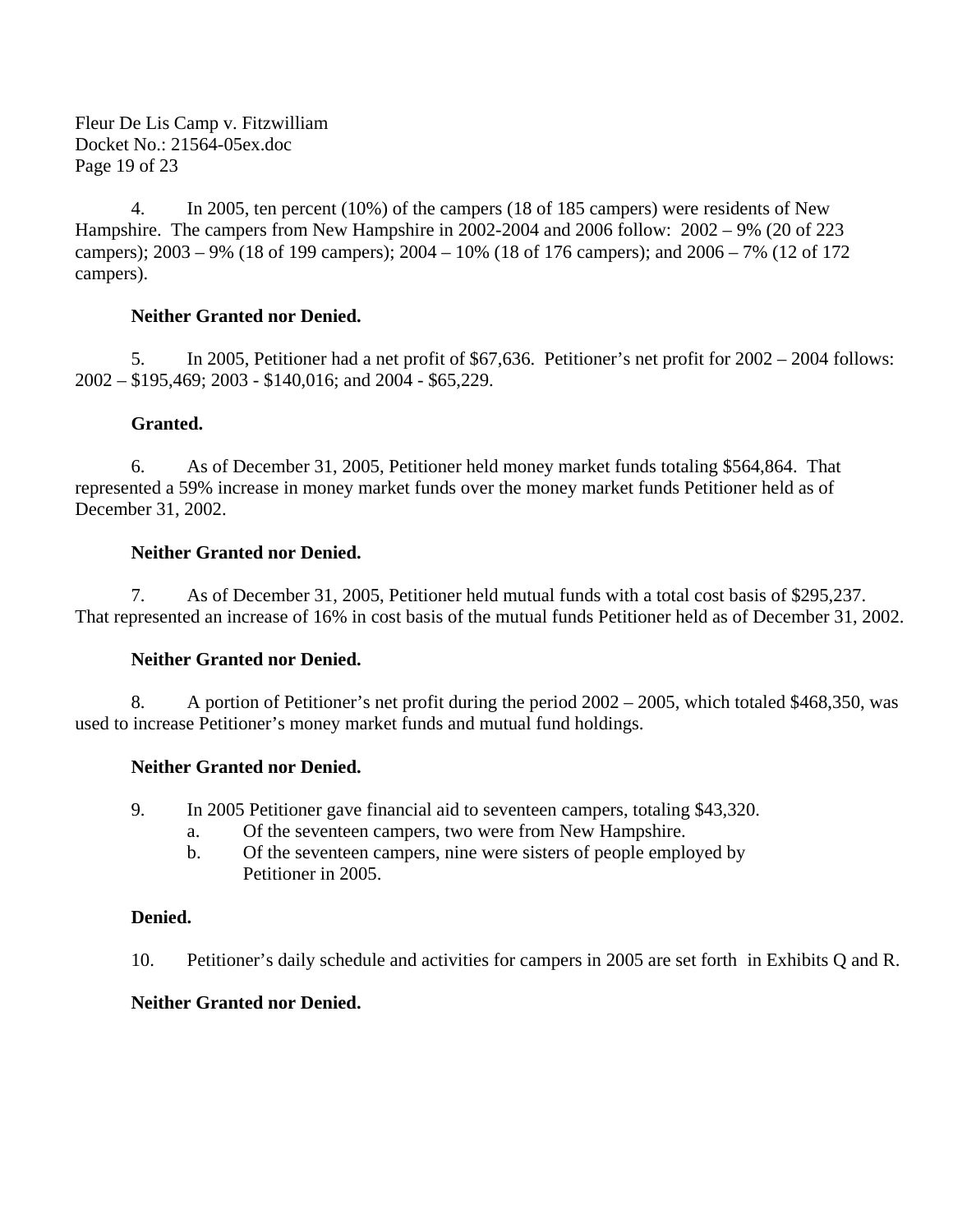Fleur De Lis Camp v. Fitzwilliam Docket No.: 21564-05ex.doc Page 20 of 23

11. The town of Fitzwilliams underwent a town-wide reassessment in 2005, with the result that the assessed value of Petitioner's summer camp property increased from \$1,272,900 in 2004 to \$2,326,900 in 2005.

#### **Granted.**

12. Petitioner's property taxes on its summer camp property increased from \$42,514.86 in 2004 to \$53, 053.32 in 2005.

#### **Granted.**

13. Prior to 2005, and dating back to at least 1990, Petitioner paid the real estate taxes assessed on its summer camp property.

#### **Granted.**

#### Town's Requests for Rulings of Law

1. To qualify for a charitable tax exemption, Petitioner must prove it complies with the four-factor test set forth in *ElderTrust of Florida, Inc. v. Town of Epsom,* 2007 WL 108936 (January 18, 2007):

> (1) the institution or organization was established and is administered for a charitable purpose; (2) an obligation exists to perform the organization's stated purpose to the public rather than simply to members of the organization; (3) the land, in addition to being owned by the organization, is occupied by it and used directly for the stated charitable purposes; and (4) any of the organization's income or profits are used for any purpose other than the purpose for which the organization was established.

*Id.* at 4.

# **Granted.**

2. To comply with the first factor, Petitioner must prove it is both "established and administered for charitable purposes." *ElderTrust* at 4.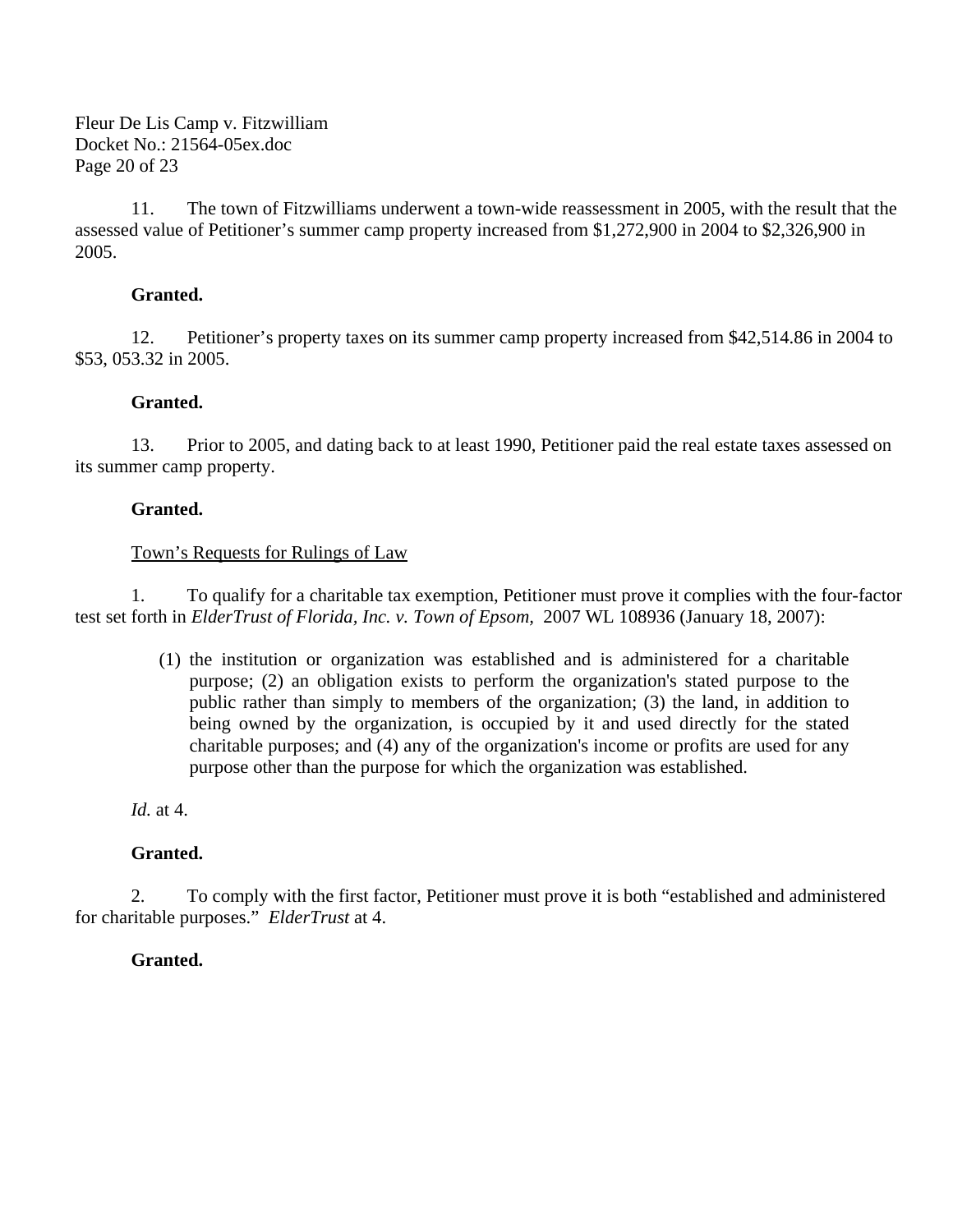Fleur De Lis Camp v. Fitzwilliam Docket No.: 21564-05ex.doc Page 21 of 23

3. To comply with the second factor, Petitioner must prove it is operated exclusively for charitable purposes. *ElderTrust* at 6 ("By the express language of its articles of incorporation, ElderTrust was required to be 'operated[] exclusively for public charitable purposes' … In this context, the use of the word "exclusively" places a significant and enforceable limitation on ElderTrust's operation").

#### **Neither Granted nor Denied.**

4. To comply with the third factor, Petitioner must prove that (i) "the charitable purpose identified under the first factor is being carried out on the particular parcel of property for which exemption is being sought," (ii) "the occupancy of the property must be reasonably necessary for the charitable organization to carry out its mission," and (iii) "the use is [not] slight, negligible or insignificant, or not in the performance of the public purpose." *ElderTrust* at 7; *cf. Wolfeboro Camp School, Inc. v. Town of Wolfeboro*, 138 N.H. 496, 501 (1994)(no exemption for "4.4 acres of vacant, unimproved land designated by the camp school as the future site of faculty housing").

#### **Granted.**

5. To comply with the fourth factor, Petitioner must prove that (i) its "income or profits are [not] used for any purpose other than the purpose for which the organization was established," and (ii) it "offers … [no] 'pecuniary profit or benefit to its officers or members, or any restrictions which confine its benefits or services to such officers or members, or those of any related organization.'" *ElderTrust*  at 10.

# **Granted.**

6. None of Petitioner's daily activities for campers is inherently charitable in nature. *See* RSA 72:23-*l.* 

#### **Neither Granted nor Denied.**

7. A portion of Petitioner's net profits in 2005, as well as during the period 2001-2004, was used to increase the Petitioner's money market fund and mutual fund holdings.

#### **Neither granted nor denied.**

8. Petitioner does not meet the definition of a charitable organization set forth in RSA 72:23-*l.* 

# **Granted.**

9. Petitioner is not entitled to a charitable tax exemption under RSA 72:23,V.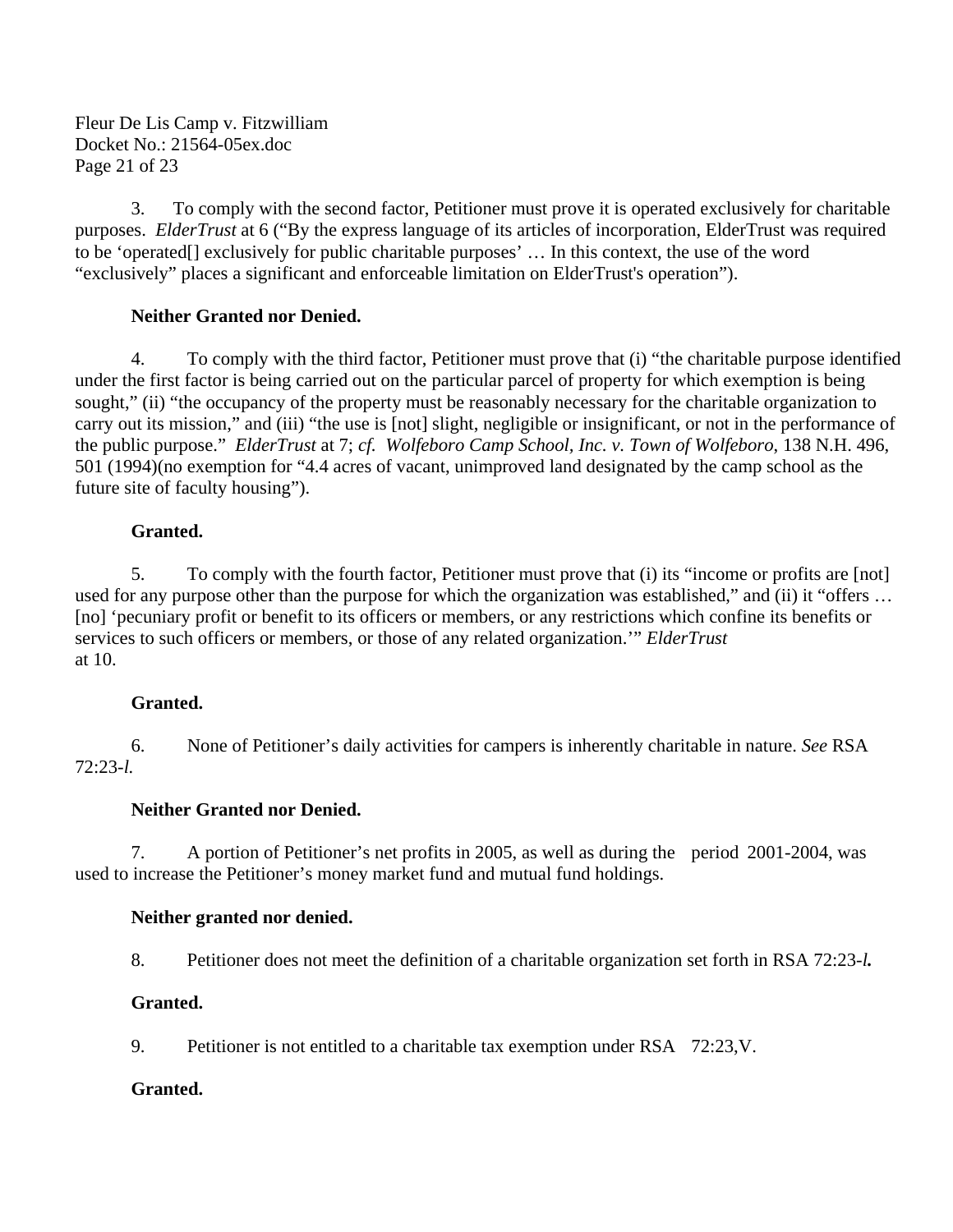Fleur De Lis Camp v. Fitzwilliam Docket No.: 21564-05ex.doc Page 22 of 23

10. If Petitioner is a charitable organization as defined in RSA 72:23-*l*, it would be entitled to a tax exemption on its residential properties only to the extent such properties are "used and occupied directly for" camp purposes. *St. Paul's School v. City of Concord,* 117 N.H. 243, 253-254 (1977) (Rectory, which headmaster used as living quarters, used for both school and non-school purposes and entitled to partial tax exemption in proportion to its actual usage).

# **Neither Granted nor Denied.**

11. If Petitioner is a charitable organization as defined in RSA 72:23-*l*, it would be entitled to a tax exemption for only that portion of its land used and occupied directly for camp purposes or that is "'appertaining' to 'buildings and structures … owned, used and occupied''' for camp purposes. *St. Paul School,* 117 N.H. at 258.

# **Neither Granted nor Denied.**